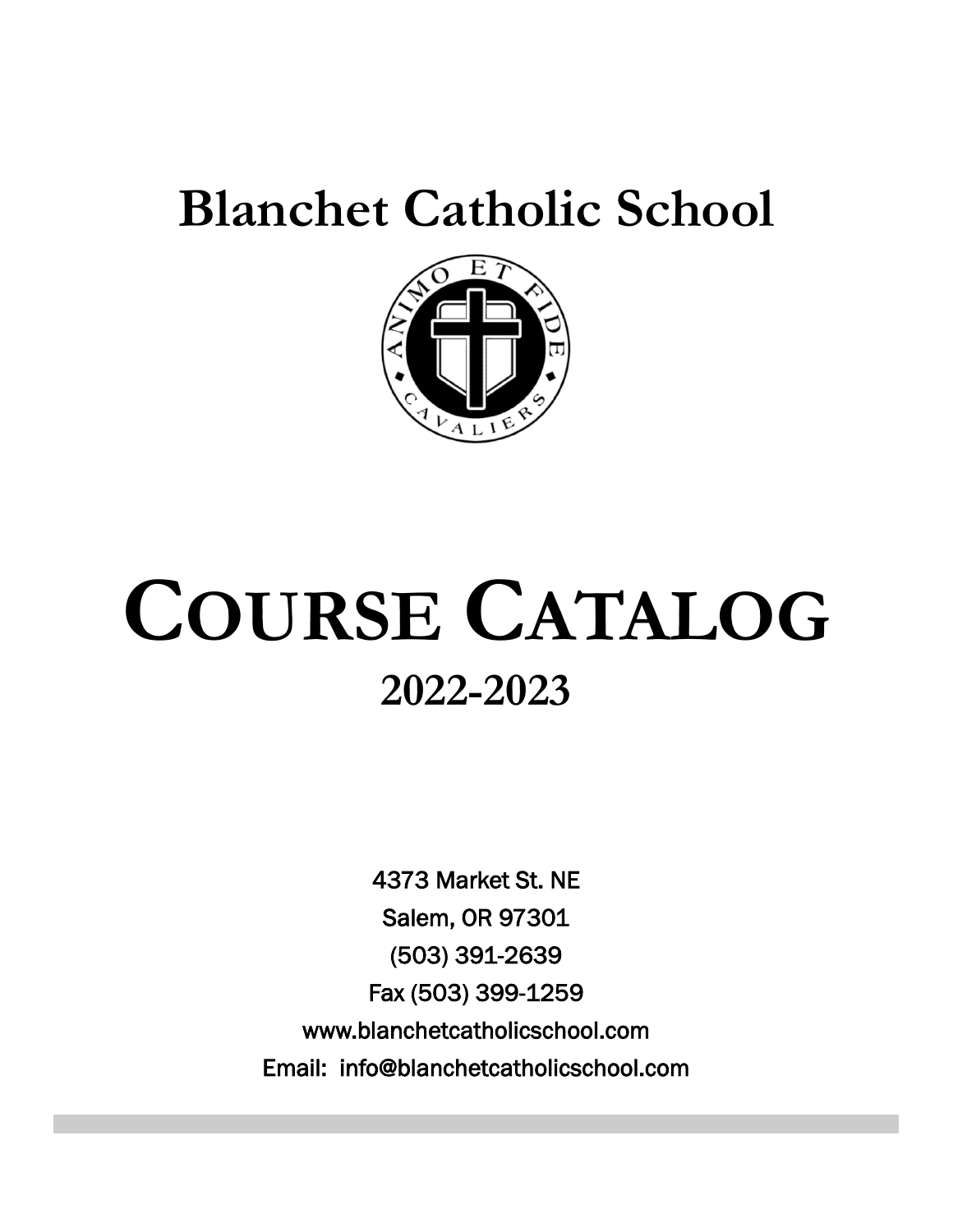## **Mission Statement**

Blanchet Catholic School provides a comprehensive education program that enables students to: be challenged by an academically rigorous curriculum, grow toward maturity in Christ, contribute to the enrichment of society, and participate in the traditions of the Catholic Church.

## **Statement of Philosophy**

We at Blanchet Catholic School commit ourselves to creating a Catholic preparatory academic community dedicated to providing a quality education for the whole person.

Intellectually/culturally, we:

- dedicate ourselves to the principle that all students can learn;
- offer a tailored curriculum: college preparatory with options;
- stress excellence in academic skills;
- create a "safety net" of academic counseling;
- promote regular, open communication among parents, faculty, staff and students;
- provide opportunities for students to experience and perform a broad spectrum of fine arts.

Spiritually/emotionally, we:

- build a living Catholic Christian community based on Gospel values and learn to regard one another with understanding and respect;
- develop a personal concern for each student;
- provide an environment for the serious search for an authentic Catholic Christian spirituality through Theology courses, liturgies, campus ministries and retreats;
- encourage responsibility for the wider community.

Socially/physically, we:

- provide students with leadership training and opportunities;
- offer instruction in group skills;
- stress the importance of cooperation, responsibility, lasting friendships and a strong sense of community;
- assist in the development and refinement of physical skills;
- teach respect and care for ourselves and others;
- foster cooperative behaviors in social and athletic activities.

Financially, we:

- offer a flexible tuition program;
- make scholarship opportunities available;
- provide a financial assistance program.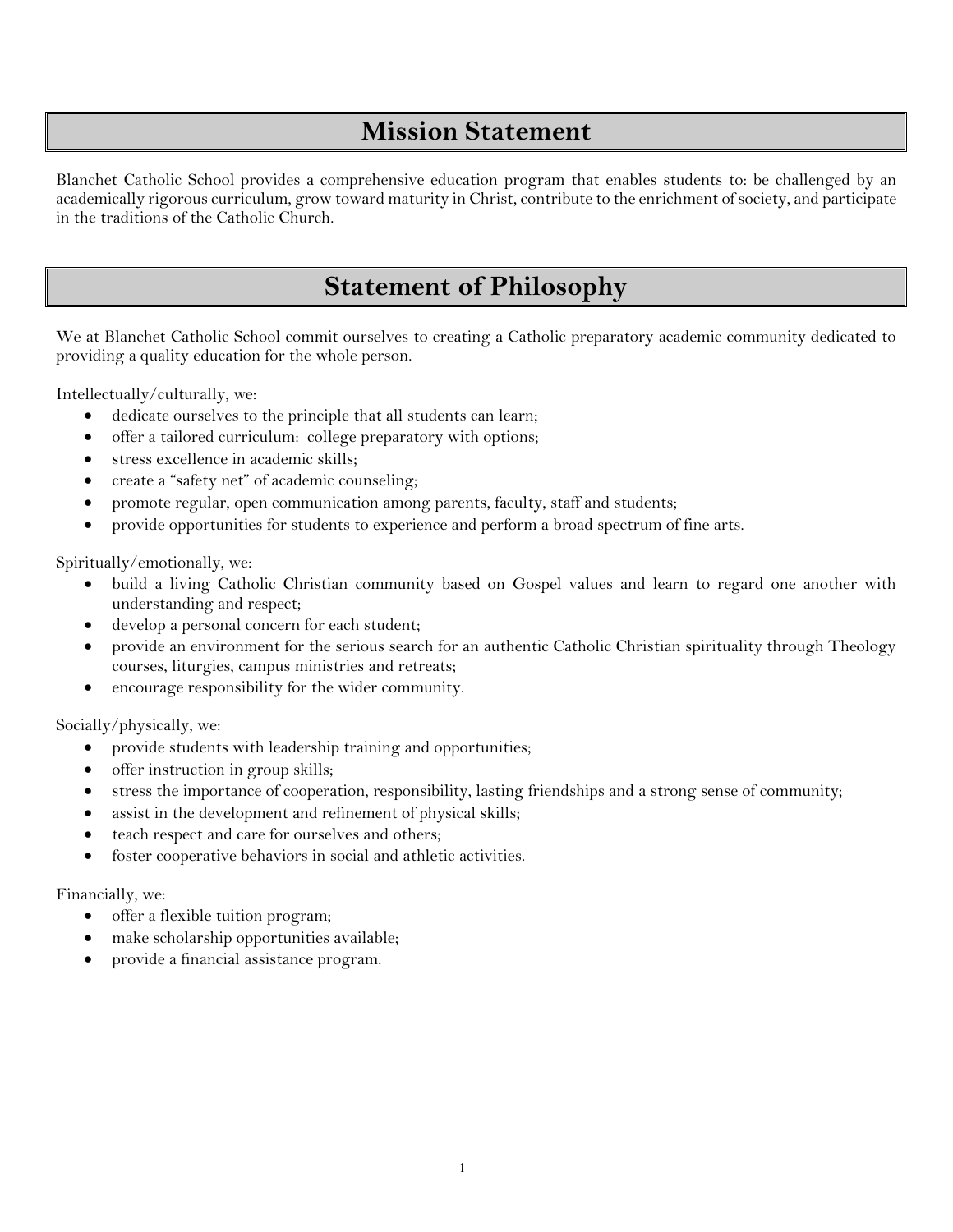## **Purpose**

This guide sets forth the graduation requirements and course offerings of Blanchet Catholic School. Parents and students are encouraged to read and utilize this information to make informed choices about course offerings for the following school year in light of future goals, academic readiness, and graduation requirements.

Blanchet anticipates offering the elective courses listed. However, if insufficient number of students forecast for an elective course, the course will be dropped.

A separate publication, the Parent and Student Handbook, sets forth school policy in areas such as attendance, behavior, participation in co-curricular activities, and tuition payment. It lists and describes the administration and student services, and provides specific information on bell schedules, school hours and phone numbers. The Parent and Student Handbook will be available online at the beginning of the school year.

## **Academic Policies**

A complete description of all potential courses and programs offered at Blanchet Catholic School is contained in this Course Catalog.

Academic objectives in a college preparatory school depend heavily on work performed at school and at home. Homework for the Blanchet Catholic School student is not limited solely to written work; it also includes reading, studying, organizing notes into usable study form, and preparing for exams, projects, reports, presentations, etc. The purpose of homework is to reinforce material already taught and to foster habits of independent study. Daily homework is part of the Blanchet Catholic School experience. Assignments vary, but homework may be given daily. Good study skills are essential to academic success in both secondary school and college. Because such study skills and habits are developed and enhanced by regular homework, Blanchet Catholic School views homework as an important part of its educational program. The responsibility for homework is shared among faculty, students and parents, each having an important role to play in the development of good study skills and study habits.

### **Academic Honesty**

Honesty is the minimum expectation of all Blanchet Catholic School students in the performance of all academic work. Cheating and plagiarism (defined as copying the work of another and passing it off as your own) are forms of academic dishonesty. This includes, but is not limited to, copying the homework of classmates. Students may receive zero credit for the assignment. Parents will be contacted. **Academic dishonesty is a severe infraction and students involved will be dealt with accordingly. Consequences may include detention, suspension and possible expulsion.**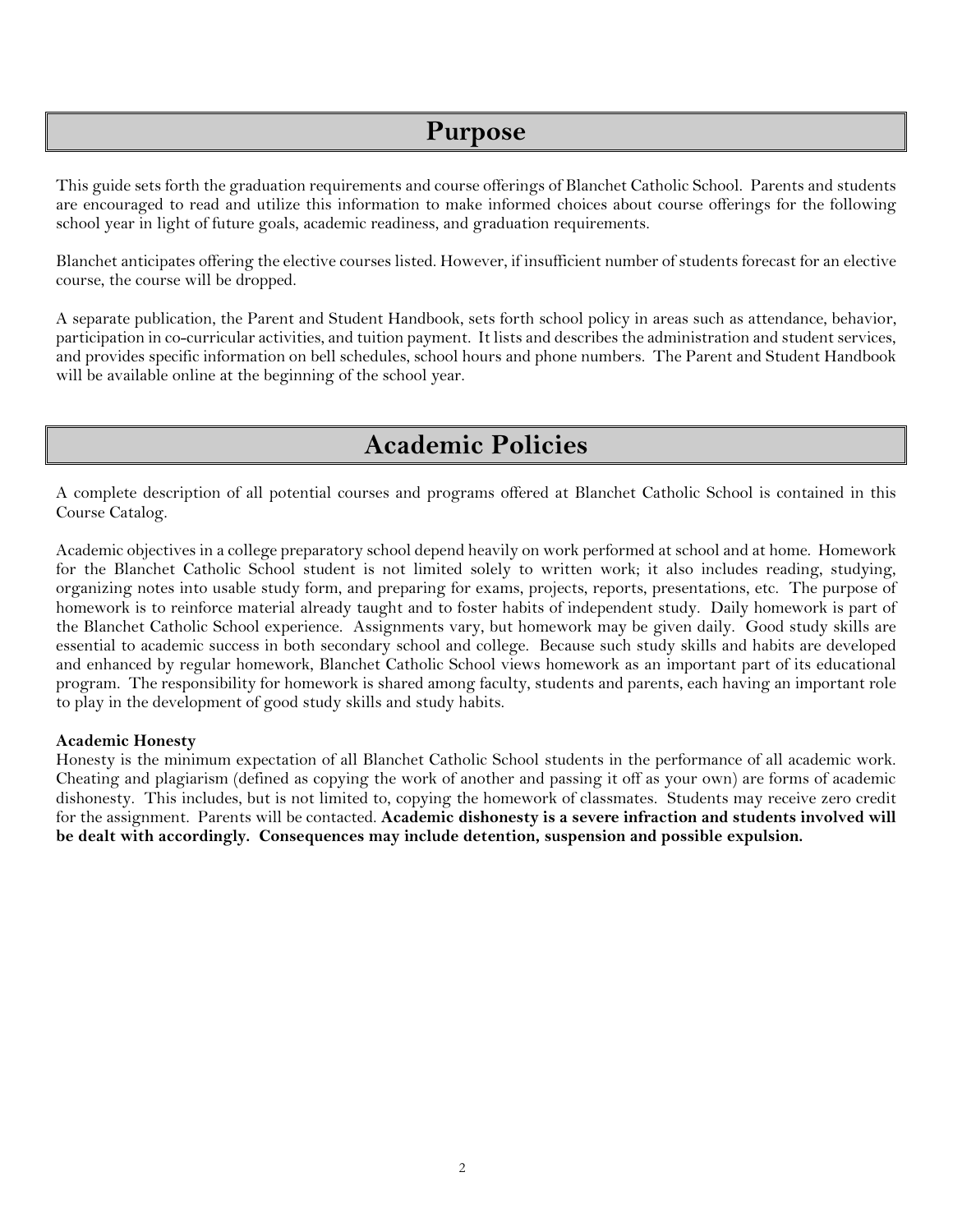## **Required Classes Mid-High Program**

### **Grade 6**

English Mathematics Physical Education/Health Religion Science – Physical Social Studies Electives

### **Grade 7**

English Mathematics Physical Education/Health Religion Science - Life Social Studies – World Geography

### **Grade 8**

English Mathematics Physical Education/Health Religion Science - Earth Social Studies – United States History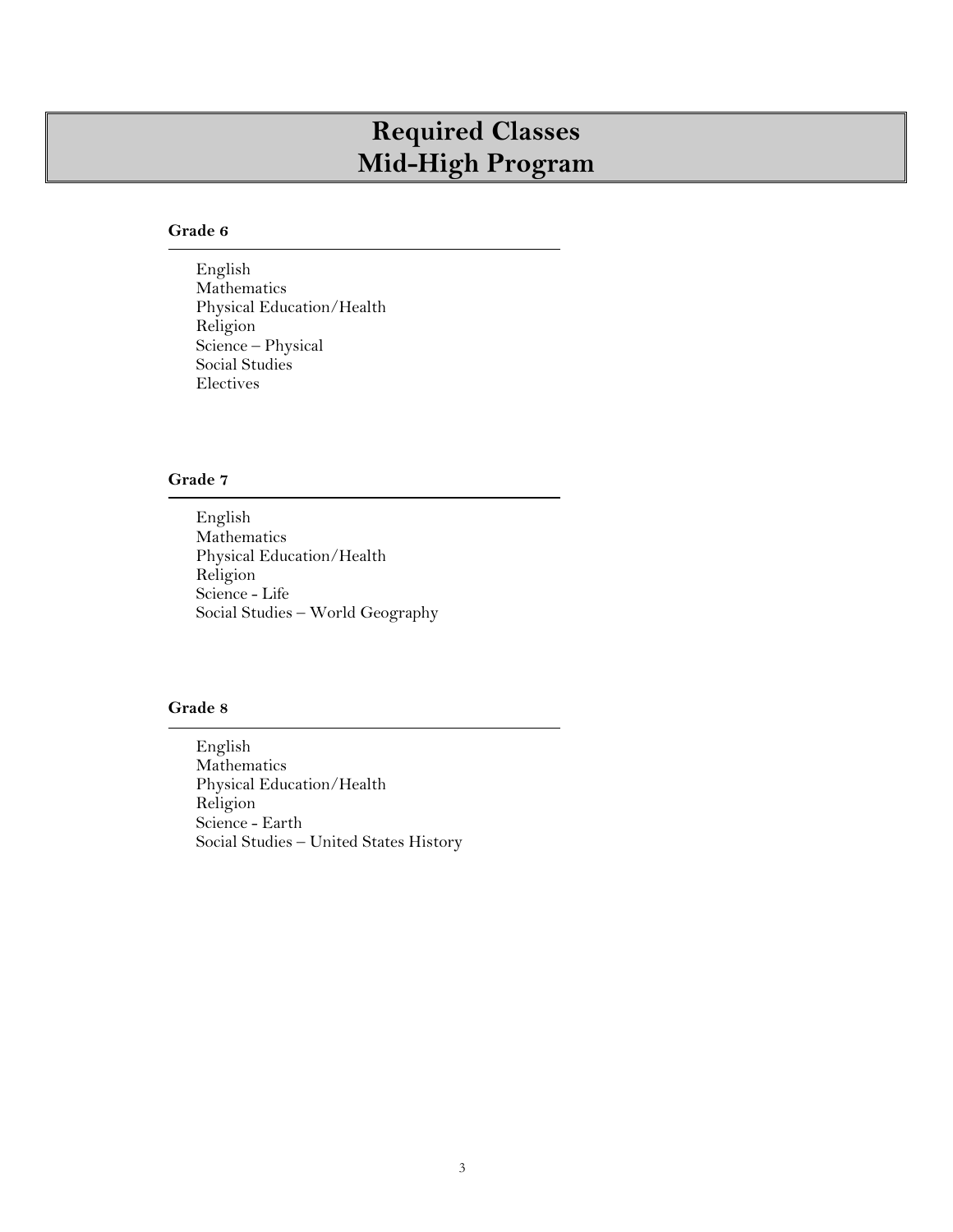## **Mid-High Course Descriptions**

### **English 6 Grade Level: 6 Grade Level: 6**

English 6 emphasizes the areas of reading, writing, and language skills. Reading strategies, critical thinking skills, and vocabulary building comprise the main elements of reading instructions. Vocabulary, spelling, and grammar assignments will be another important focus area in the class. The overall goal of the class is to increase the literacy and writing ability of students.

**English 7 Grade Level: 7** 

English 7 presents an overview of popular and seminal texts meant to further students' understanding of literature. Focusing on the 5 elements of literature, students explore plot, conflict, theme, character, and setting. Students will also read non-fiction texts and learn about the different text structures of those pieces. In doing this, students will be better able to comprehend and analyze the increasingly complex texts they encounter in other classes. The class will learn about writing argument papers, conducting research, drawing evidence to support claims, and write explanatory pieces to convey ideas, concepts, and information.

### **English 8 Grade Level: 8**

### This course focuses on writing, grammar, vocabulary, and literature. Literature is analyzed and evaluated through various short stories, novels and plays.

### **Mid-High Math I Grade Level: 6-7**

Mid High Math I is a course designed to provide students with the opportunity to study and develop an understanding of operations on all rational numbers and solving linear equations and inequalities. Students will study and develop an understanding of and use formulas to determine surface area and volume. Students will study and develop an understanding of proportionality, including similarity.

### **Mid-High Math II Grade Level: 6-8**

Mid High Math II is a course designed to provide students with the essential skills for pre-algebra. Students have the opportunity to practice and review math concepts, computational skills, and problem solving strategies involving whole numbers, fractions, and decimals. A major focus is on integers, solving equations, rational numbers, ratios and proportions, percent, and measurement geometry. Students successfully completing this course will be prepared for prealgebra or an equivalent.

### **Pre-Algebra Grade Level: 6-8**

### This course is designed to provide students with the skills needed to be successful in Algebra I. Students will have the opportunity to learn about variables, expressions, rational and irrational numbers, real numbers, right triangles, solving multi-step equations and inequalities, ratios, proportions and probability, linear functions, measurement of area and volume, data analysis and angle relationships and transformations.

### **Religion 6 Grade Level: 6**

This class will focus on an overview of the Old Testament and its meaning to Catholics. Students will learn about Abraham, Jacob, Moses, King David, the prophets, Ruth and Naomi, and other key Biblical figures. In addition, students will learn about special seasons and lessons, prayers to know, how we pray, and formulas of Catholic Doctrine.

### Religion 7 Grade Level: 7

This course explores how our faith calls us to listen, understand and act on the message of Jesus as revealed in the writings of the New Testament. Knowledge of the Old Testament is key in understanding how the Word, became Flesh. We will learn how to compare and contrast the Gospel writers and recognize the explanations for their given audiences. Emphasis will be on the use of Catholic vocabulary and teachings and Traditions of the Catholic Church as we cycle the liturgical year.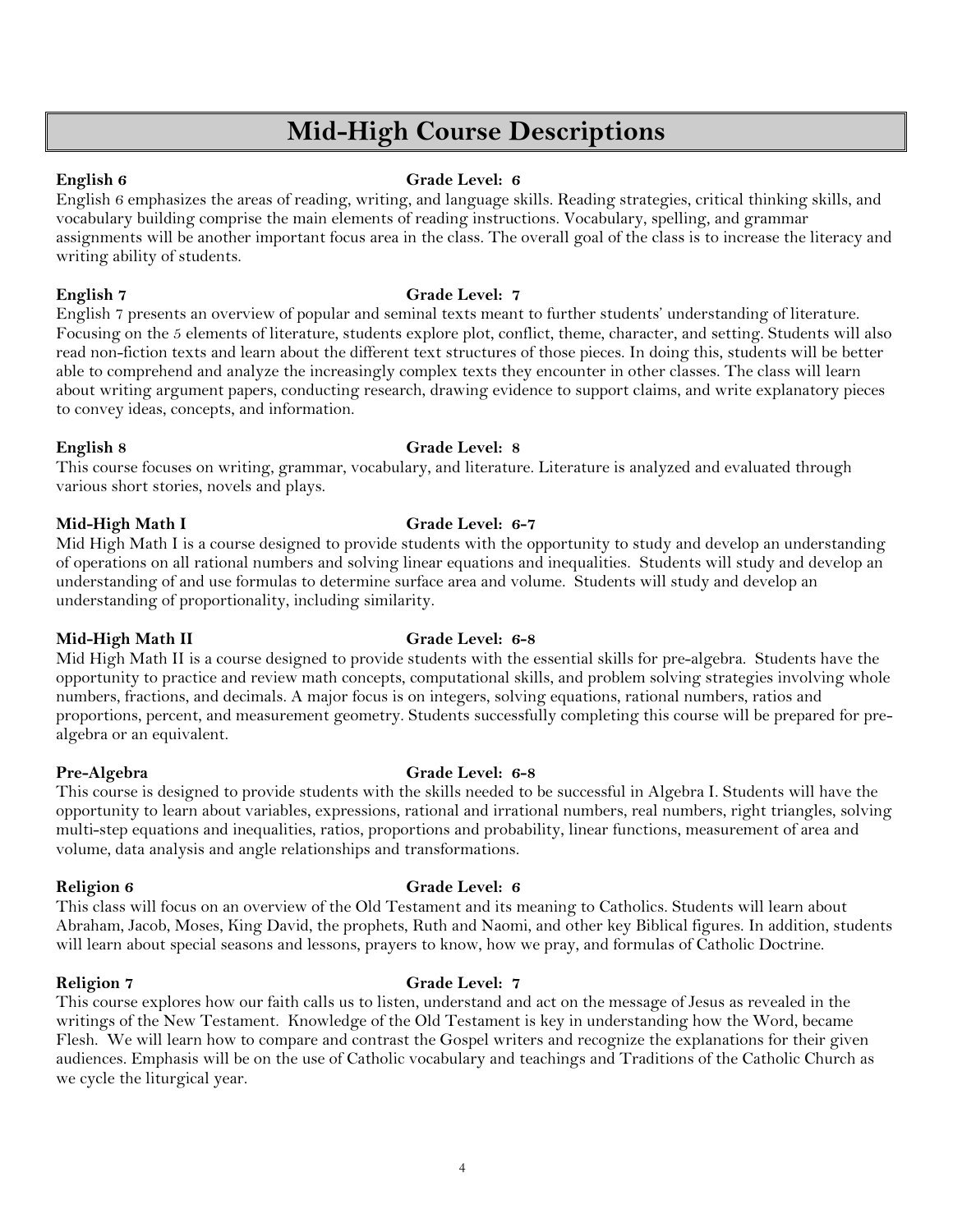### **Religion 8 Grade Level: 8**

This class is a study of the Church's teachings on Morality, developing student identity as a Christian while enriching the Church through their faith and service. Furthermore, students will take this knowledge and integrate it as they continue to form their conscience, beliefs and value systems, along with applying the Beatitude teachings to their everyday life.

### **Integrated Science 6 Grade Level: 6 Grade Level: 6 Grade Level: 6**

In this Next Generation Science Standards – based course students will study how and why science phenomena happen. The NGGSS approach calls for less memorizing of science facts, and more use of scientific processes including problem solving, critical thinking, and data analysis and interpretation skills. We are excited to be using the best NGSS curriculum we could find: Amplify Science. Students will engage in scientific and engineering practices while studying Disciplinary Core Ideas (DCIs) centering on Microbiomes, Metabolism, Genetics, Thermal Energy, Climate and Weather, and Climate Change. We will develop widely-applicable Cross Cutting Concepts (CCCs) such as patterns; cause and effect; scale, proportion, and quantity; systems and system models; energy and matter; structure and function; and stability and change. This 3-dimensional structure (Science practices, CCCs, and DCIs) is foundational for all future science courses, and supports critical thinking skills that are useful in any career.

### **Integrated Science 7 Grade Level: 7**

In this Next Generation Science Standards based course students will study how and why science phenomena happen. The NGSS approach calls for less memorization of science facts, and more use of scientific processes including problem solving, critical thinking, and data analysis and interpretation skills. We are excited to be using the best NGSS curriculum we could find: Amplify Science. Students will engage in scientific and engineering practices while studying Disciplinary Core Ideas (DCIs) centering on Geology on Mars, Plate Motion,, Rock Formations, Phase Change, Chemical Reactions, Populations and Resources, Matter and Energy in Ecosystems, and Engineering. We will develop widely-applicable Cross Cutting Concepts (CCCs) such as patterns; cause and effect; scale, proportion, and quantity; systems and system models; energy and matter; structure and function; and stability and change. This 3-dimensional structure (Science practices, CCCs, and DCIs) is foundational for all future science courses, and supports critical thinking skills that are useful in any career.

### **Integrated Science 8 Grade Level: 8**

In this Next Generation Science Standards based course students will study how and why science phenomena happen. The NGSS approach calls for less memorization of science facts, and more use of scientific processes including problem solving, critical thinking, and data analysis and interpretation skills. We are excited to be using the best NGSS curriculum we could find: Amplify Science. Students will engage in scientific and engineering practices while studying Disciplinary Core Ideas (DCIs) centering on Energy, Force and Motion, Magnetic Fields, Light Waves, Sun-Moon-Earth System, Natural Selection, Evolution History, and Engineering. We will develop widely-applicable Cross Cutting Concepts (CCCs) such as patterns; cause and effect; scale, proportion, and quantity; systems and system models; energy and matter; structure and function; and stability and change. This 3-dimensional structure (Science practices, CCCs, and DCIs) is foundational for all future science courses, and supports critical thinking skills that are useful in any career.

### **Social Studies 6 Grade Level: 6**

This full-year course covers civilizations from prehistory, the ancient world, and new empires and faiths. Students will look at the factors that have influenced civilizations throughout history, such as geography, trade, government, and religion, and compare them across cultures and time periods. Although this is a history class, there will be a heavy focus on the content area of reading and writing as well.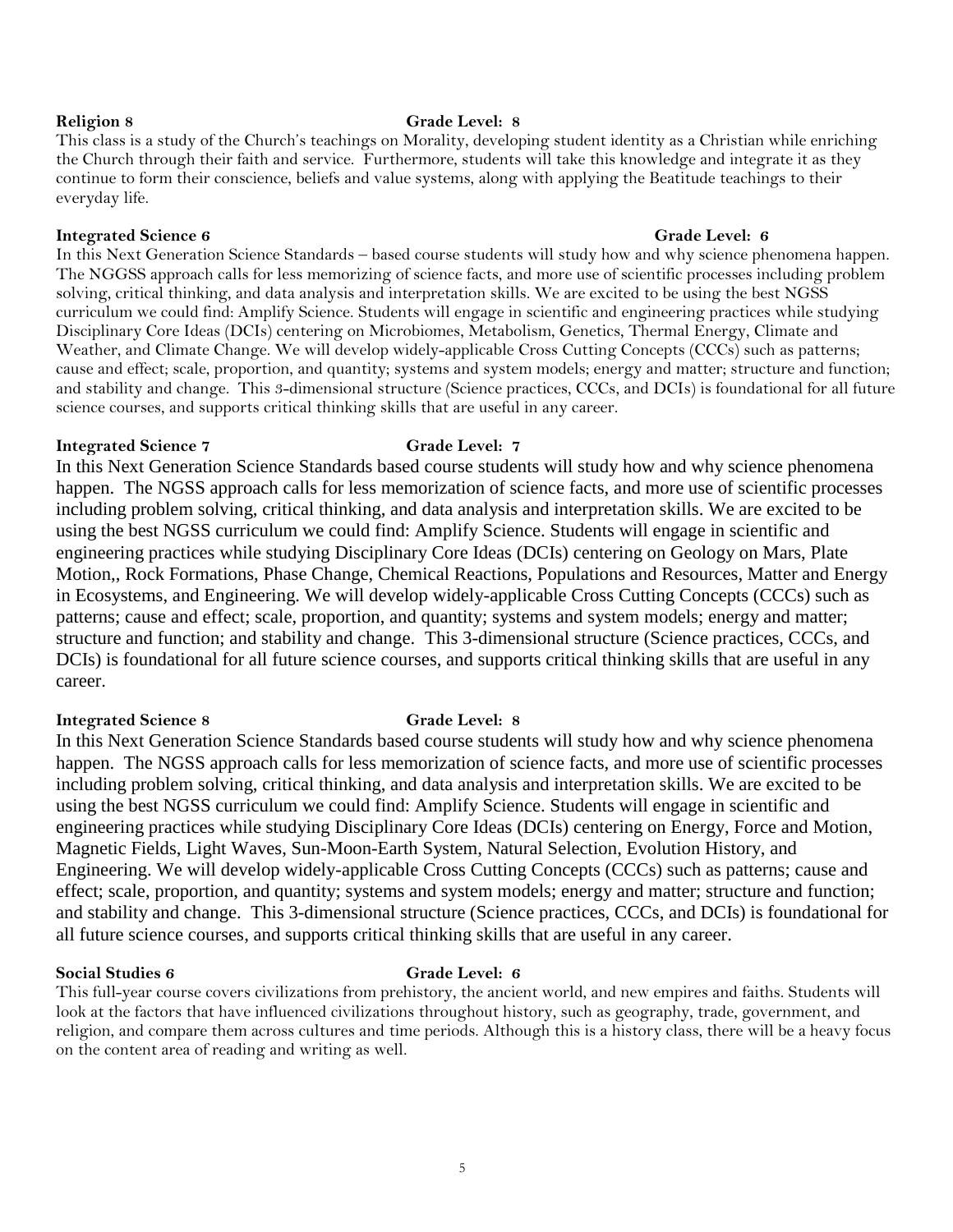### **Geography Grade Level: 7**

This full-year course promotes the understanding and appreciation for the people and their cultures, present and past, throughout the world. Students learn the location of countries, cities, and major water and land features. This course allows students to critically analyze their role in our ever changing world.

### **United States History Grade Level: 8**

Students critically examine the history of the United States to develop an understanding of its founding and development. Students study significant individuals and events.

### **PE/Health Grade Level: 6-8**

This class is a holistic approach to health and wellness through physical education and health-related content. Within physical education, students have an opportunity to develop physical fitness and coordination through participation of various team and individual games and their respective regulations. Opportunities for peer socialization through these sports are provided to develop leadership and sportsmanship quality. The focus of health for mid high is to educate students on the importance of healthy lifestyles which includes abstinence and the benefits of a healthy lifestyle through the development of mental, physical and social skills.

## **Mid-High Electives**

### **Elective 6 Grade Level: 6**

The sixth grade elective wheel is an opportunity for students to experience many different areas of study. The students spend approximately six weeks in each of the following courses: Becoming a Successful Student, Art, Computer Apps, Biz Town, Drama, Speech and Debate, and Marketing. The experiences that students receive via the elective wheel in 6th grade is meant to help shape student elective choices in 7th and 8th grade and beyond.

### **Mid-High Weight Training & Conditioning Grade Level: 7-8**

This course is designed to provide students with a foundation of knowledge and skills about weight training and the many facets that support it. The emphasis of the class is not to build muscle and lift weights, but rather learn the vast benefits of weight training and conditioning through a hands-on approach. This class is intended to be an introduction to our high school weight program to give entering high school students a head start in training and athletics.

### **Exploring Art Grade Level: 7-8**

### This semester course is an introduction to different mediums in art the mid-higher will experience in high school. Students will learn about elements and principles of design as they explore drawing, painting and pottery mediums.

### **Computer Applications Grade Level: 7-8**

This semester-long course implements project-based curriculum to introduce and explore keyboarding, word processing, presentations, spreadsheets, and database software, as well as Internet basics, emerging technology, and file management systems.

### **Digital Media Production Grade Level: 6-8**

In this class, students will work on various forms of digital media to develop, design and present a variety of projects.

### **Drama Grade Level: 7-8**

This semester course is designed to teach the fundamentals of stage acting and the theatre organization. The class offers experience in every kind of communication – one on one, group to group, and actor to audience. It guides the student in developing self-confidence and creativity while providing an opportunity to manage, design, and serve in different capacities of theatre. The class will culminate in a performance for the public, as well as a performance tour to the elementary schools.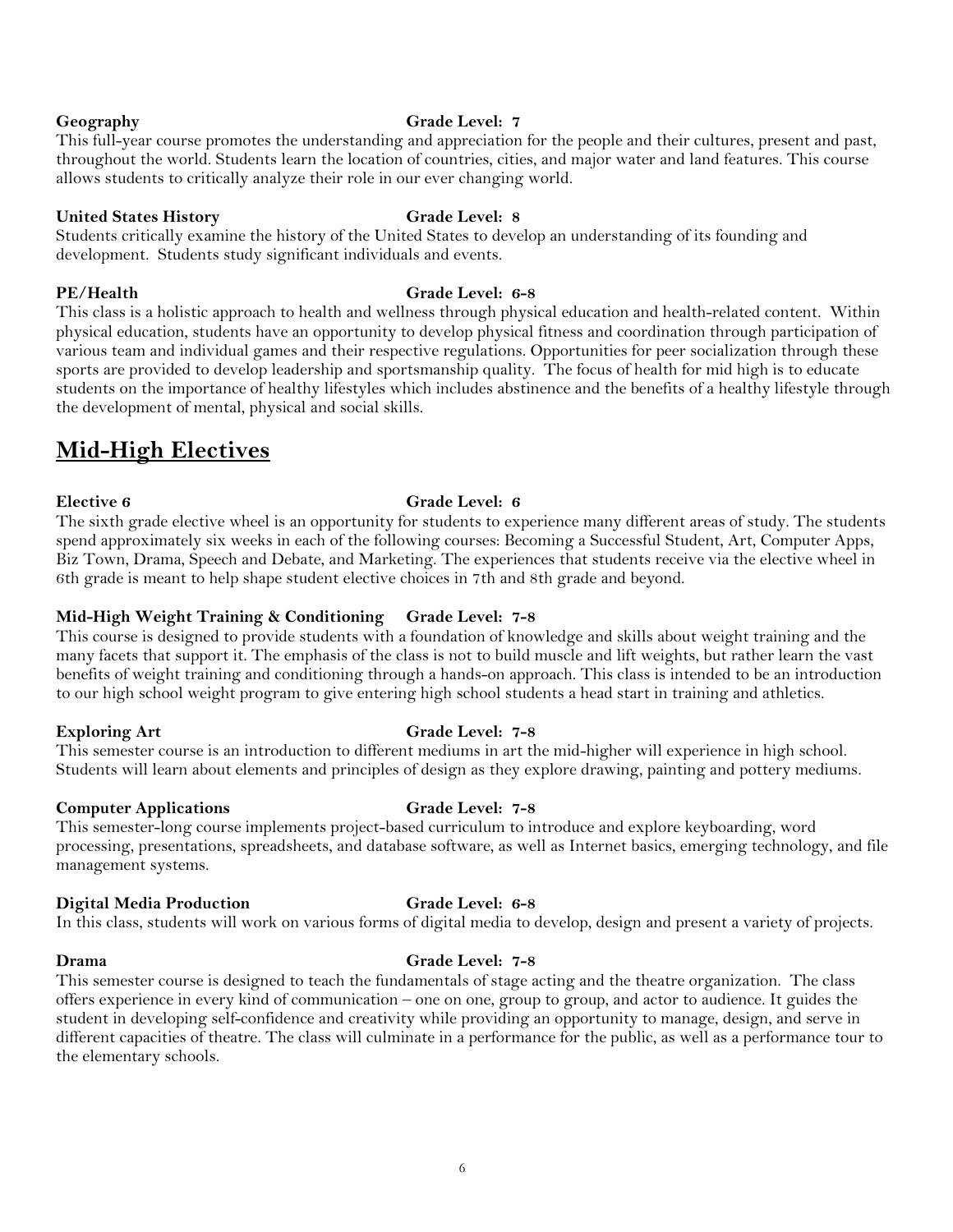### **Seminar for Success Grade Level: 7-8**

This course will aid students in creating a routine for note taking and staying organized. Additionally, students will improve keyboarding skills as well as learn the basics for preparing for tests, researching and writing reports.

### **Spanish I Grade Level: 8**

This course is an introduction to the Spanish language through listening, speaking, reading, and writing. Students will learn to communicate using basic vocabulary and syntax. Hispanic culture and geography will be explored through text and multi-media sources.

### **Band Grade Level 6-8**

Concert Band is year-long-performance-based class open to all who play brass, percussion, or woodwind instruments. This course is designed to increase the skill and performance levels of each student, as well as the entire ensemble. Analytical skills, music theory, history, and technique are integrated into this class. Students are required to participate in all class activities and concerts and practice outside of class as needed to perform successfully.

### Concert Choir: Grade Level 6-8

Concert Choir is year-long-performance-based class open to all mid-high students. This course is designed to increase the skill and performance levels of each student, as well as the entire ensemble. Instruction will focus on development of proper vocal technique, the ability to carry one's own part independently, analytical skills, music reading skills, and preparation of music for public performance. Students are required to participate in all class activities and concerts and practice outside of class as needed to perform successfully.

### **Orchestra Grade Level 6-8**

String Orchestra is year-long-performance-based class open to all who play violin, viola, cello and double bass instruments. This course is designed to increase the skill and performance levels of each student, as well as the entire ensemble. Analytical skills, music theory, history, and technique are integrated into this class. Students are required to participate in all class activities and concerts and practice outside of class as needed to perform successfully.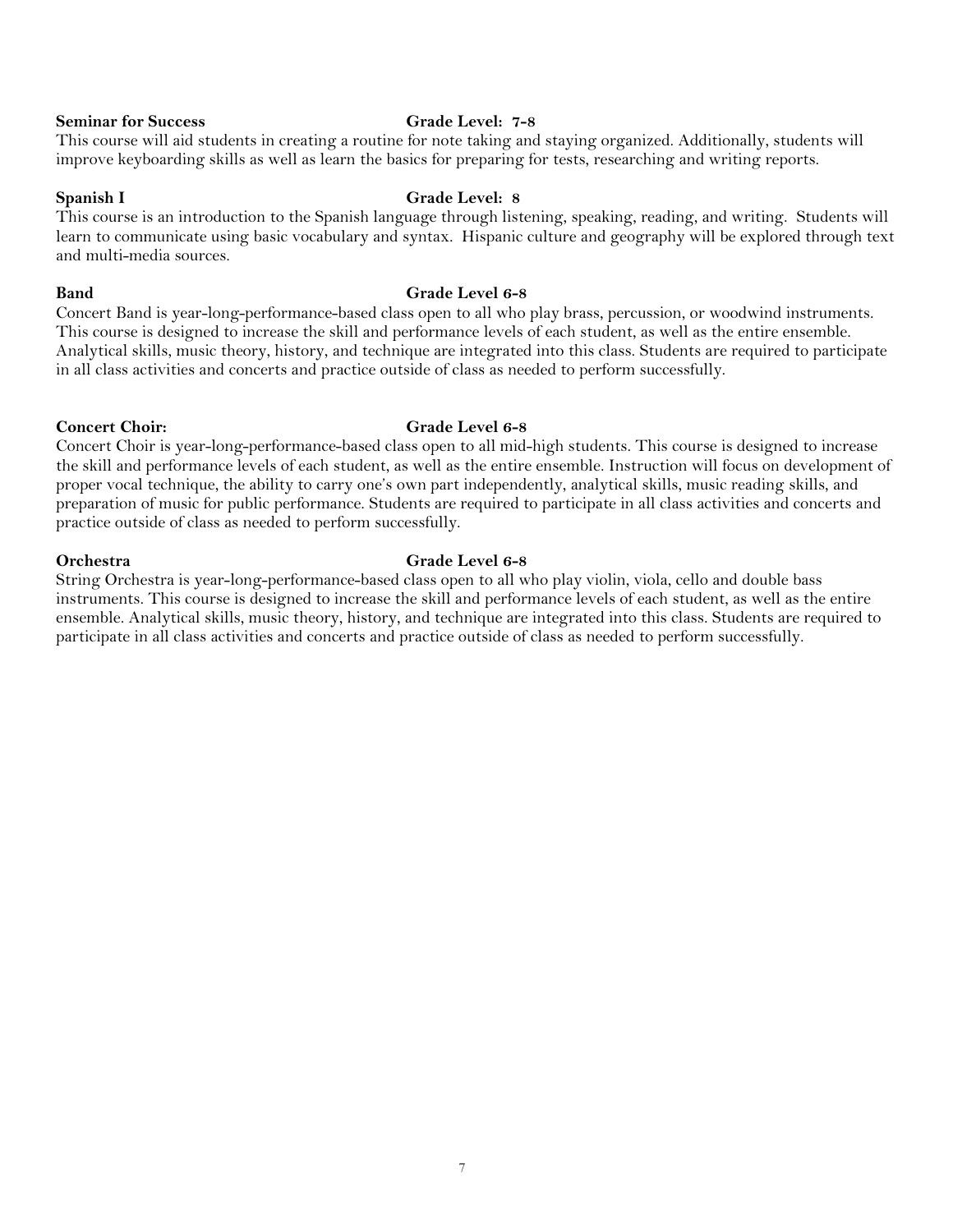## **High School Graduation Requirements**

Blanchet Catholic School requires 26 credits for high school graduation. Included in the list below are all of the requirements for a high school diploma for the State of Oregon and, in addition, those specifically relating to the mission of Blanchet Catholic School. All students in grades 9 through 12 are required to complete 10 hours of community service for each year they attend Blanchet Catholic High School. High school courses taken as an 8th grader at Blanchet Catholic School may, under certain circumstances, be used to meet high school graduation requirements.

| Religion       | $4.0$ credits <sup>1</sup> | Foreign Language                        | 2.0 credits <sup><math>5</math></sup> |
|----------------|----------------------------|-----------------------------------------|---------------------------------------|
| Mathematics    | $3.0$ credits <sup>2</sup> | Physical Education                      | 1.0 credit                            |
| Social Studies | 4.0 credits <sup>3</sup>   | Health                                  | 1.0 credit                            |
| English        | 4.0 credits                | Fine/Applied/Performing Arts 1.0 credit |                                       |
| Science        | $3.0$ credits <sup>4</sup> | Electives                               | 1.0 credits                           |

1 Students are required to take religion every semester that they attend Blanchet. Students transferring to Blanchet are required to earn religion credits only during their time at Blanchet.

- 2 Students must complete three credits of math from Algebra I and beyond.
- 3 Includes World History (1.0 credit), United States History (1.0 credit), American Government (0.5 credit), Economics (0.5 credit), Global Issues (0.5 credit), and Senior Seminar (0.5 credit).
- 4 Must include at least two credits of lab science such as biology or chemistry.
- 5 Two credits of the same foreign language.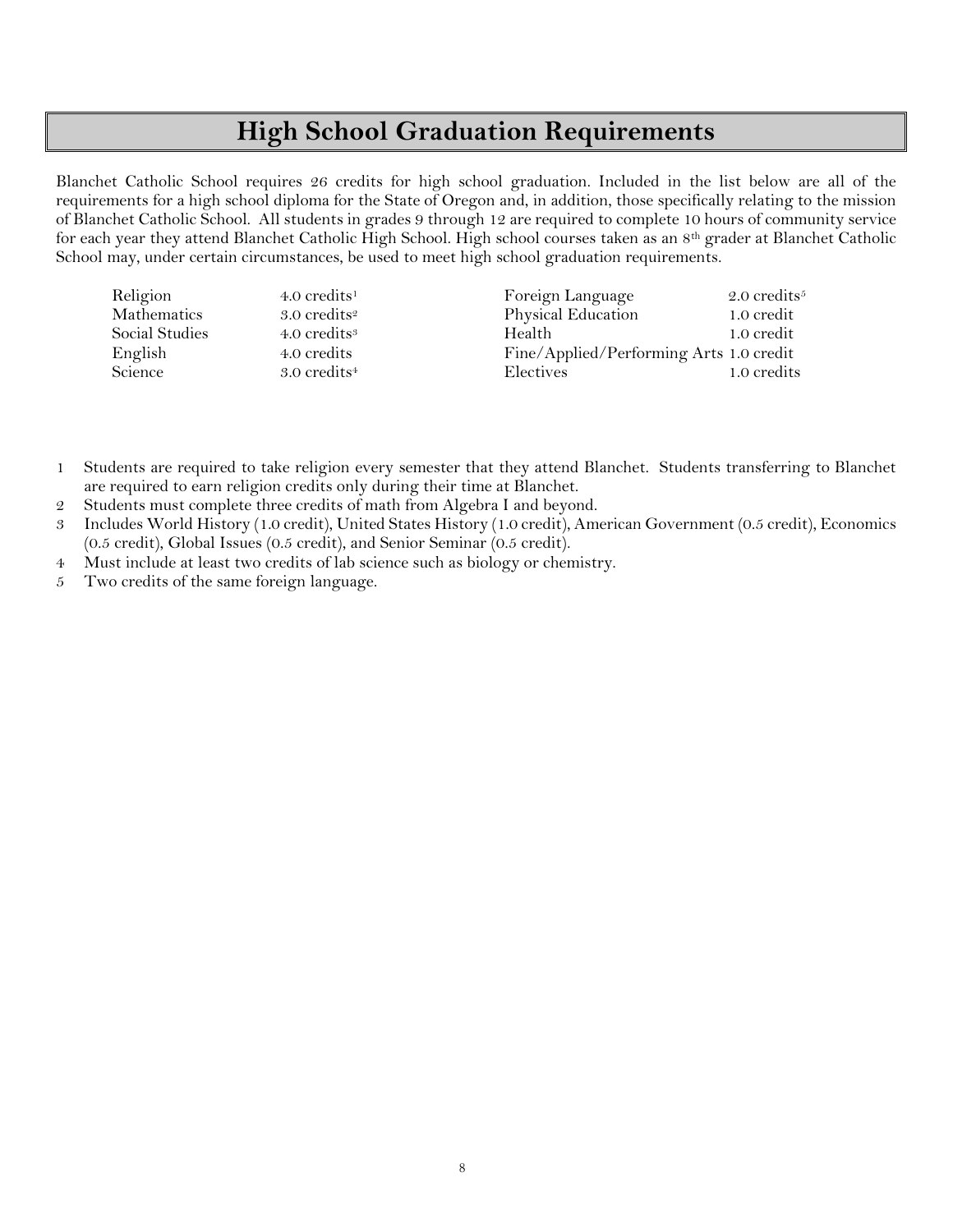## **Required Classes High School Program**

| Grade 9                                                                      | Credit |  |
|------------------------------------------------------------------------------|--------|--|
| English                                                                      | 1.0    |  |
| Health I/PE                                                                  | 1.0    |  |
| <b>Mathematics</b>                                                           | 1.0    |  |
| Physical Science*                                                            | 1.0    |  |
| Religion                                                                     | 1.0    |  |
| Social Studies - World History                                               | 1.0    |  |
| Foreign Language                                                             | 1.0    |  |
| *Freshmen who excel in science may take Biology in place of Physical Science |        |  |

| Grade 10                                                                             | Credit |  |
|--------------------------------------------------------------------------------------|--------|--|
| Biology*                                                                             | 1.0    |  |
| English                                                                              | 1.0    |  |
| Mathematics                                                                          | 1.0    |  |
| Religion                                                                             | 1.0    |  |
| Social Studies:                                                                      |        |  |
| American Government                                                                  | 0.5    |  |
| Economics                                                                            | 0.5    |  |
| Foreign Language                                                                     | 1.0    |  |
| Health II/PE                                                                         | 1.0    |  |
| *Students who have already taken Biology should take Chemistry I or Honors Chemistry |        |  |

### **Grade 11 Credit**

| Chemistry I, Honors Chemistry,                                      |     |
|---------------------------------------------------------------------|-----|
| Honors or AP Physics, Anatomy &                                     |     |
| Physiology, AP Biology                                              | 1.0 |
| English - American Literature/Comp                                  | 1.0 |
| Mathematics                                                         | 1.0 |
| Religion                                                            | 1.0 |
| U.S. History*                                                       | 1.0 |
| *Juniors may take AP United States History in place of U.S. History |     |

| Grade 12        | Credit |  |
|-----------------|--------|--|
| English         | 1.0    |  |
| Religion        | 1.0    |  |
| Social Studies: |        |  |
| Global Issues   | 0.5    |  |
| Senior Seminar  | 0.5    |  |
| Elective        | 1.0    |  |
|                 |        |  |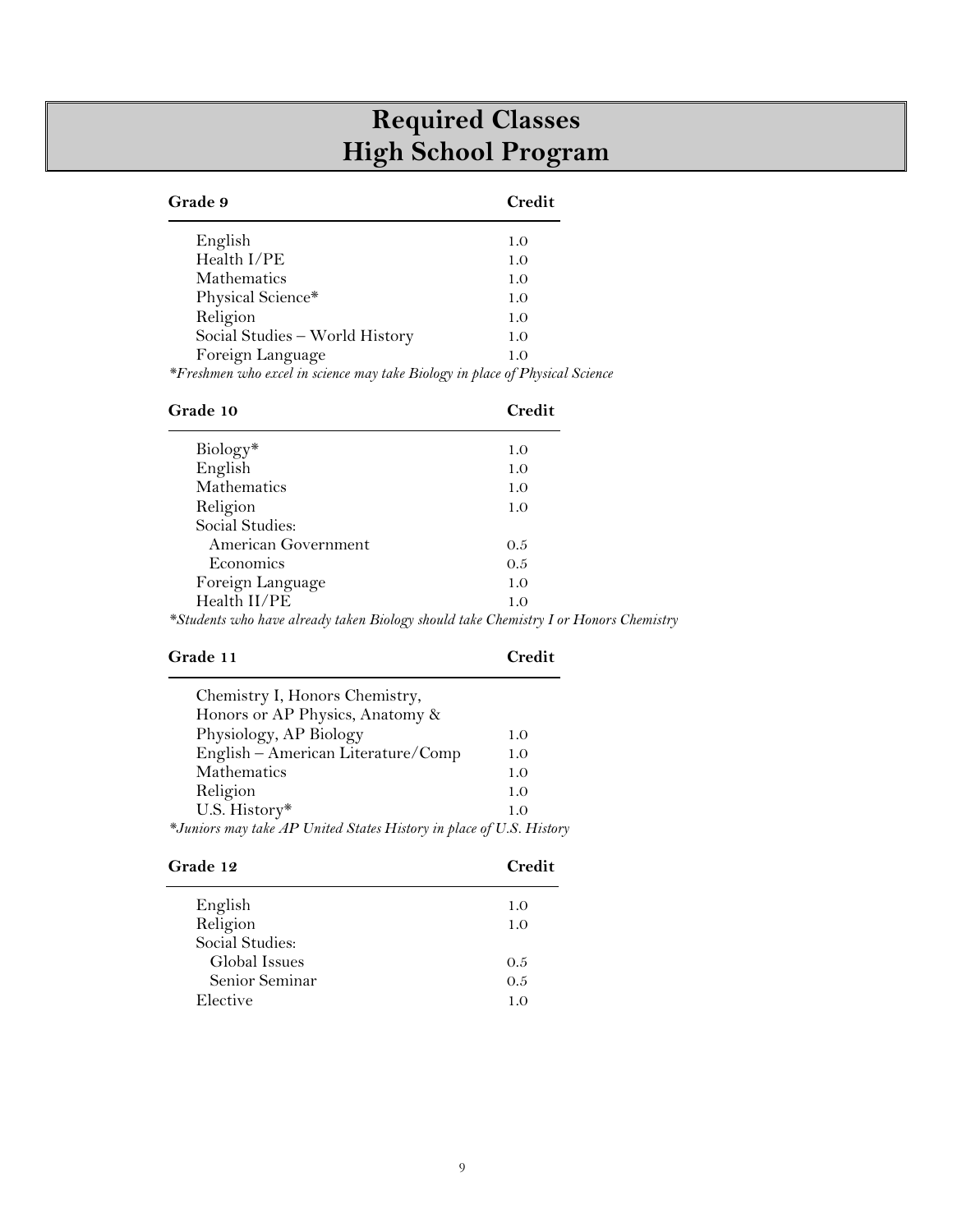## **Advanced, Honors, and Advanced Placement Courses**

**REQUIREMENTS OF STUDENTS TAKING ADVANCED, HONORS AND ADVANCED PLACEMENT CLASSES.** ALL ADVANCED, HONORS AND ADVANCED PLACEMENT CLASSES REQUIRE TEACHER RECOMMENDATIONS, BASED ON THE FOLLOWING CRITERIA:

- Advanced, Honors, and/or Advanced Placement classes study content in greater depth and at a quicker pace.
- Enrichment topics are added.
- Standards in reading, writing, calculation, and critical thinking are higher.
- More independent learning takes place.
- Advanced Placement classes culminate in a national exam given by the College Board.
- Scores on the exam may qualify students for college credit or advanced standing as determined by colleges.
- It may be valuable to sit down with your parents to discuss which courses to take and to consider how many classes to take.
- Administration, in consultation with the teacher of the class, will make final decisions on student enrollment in Honors and Advanced Placement Courses.

### **What should I consider before choosing to forecast for an Advanced, Honors and/or an Advanced Placement class?**

**D**o I have a passion for this subject matter?

**Do** I want to explore the content in more depth?

**A**m I willing to employ more time, do more work, and strive to meet higher standards?

**D**o I have the time to commit to this class and still meet my obligations to family, church, friends, activities, athletics, and work?

Can I balance the stress this class may cause?

**I**s it okay if I do not earn an "A" in this class?

**W**hat other Honors and/or Advanced Placement classes am I planning to take?

The Following Advanced, Honors, and Advanced Placement Courses Will Carry

## **College Credit Available at Blanchet**

Several Blanchet Catholic School programs make it possible to earn college or community college credit while attending high school:

### **ADVANCED PLACEMENT COURSES**

Students who complete Advanced Placement (AP) courses may, at their own expense, take special AP examinations held in May. Admitting colleges and universities may credit students with college credit based on specified AP exam scores. Blanchet offers AP courses in United States History, English Composition, English Literature, Biology, Physics, Calculus, American Government, Spanish and Statistics.

### **COLLEGE CREDIT NOW COURSE**

Students may earn credit at Chemeketa Community College by enrolling at their own expense in College Credit Now course that is taught at Blanchet Catholic: Senior English Composition, Human Anatomy & Physiology, Introduction to Engineering, and Honors Pre-Calculus.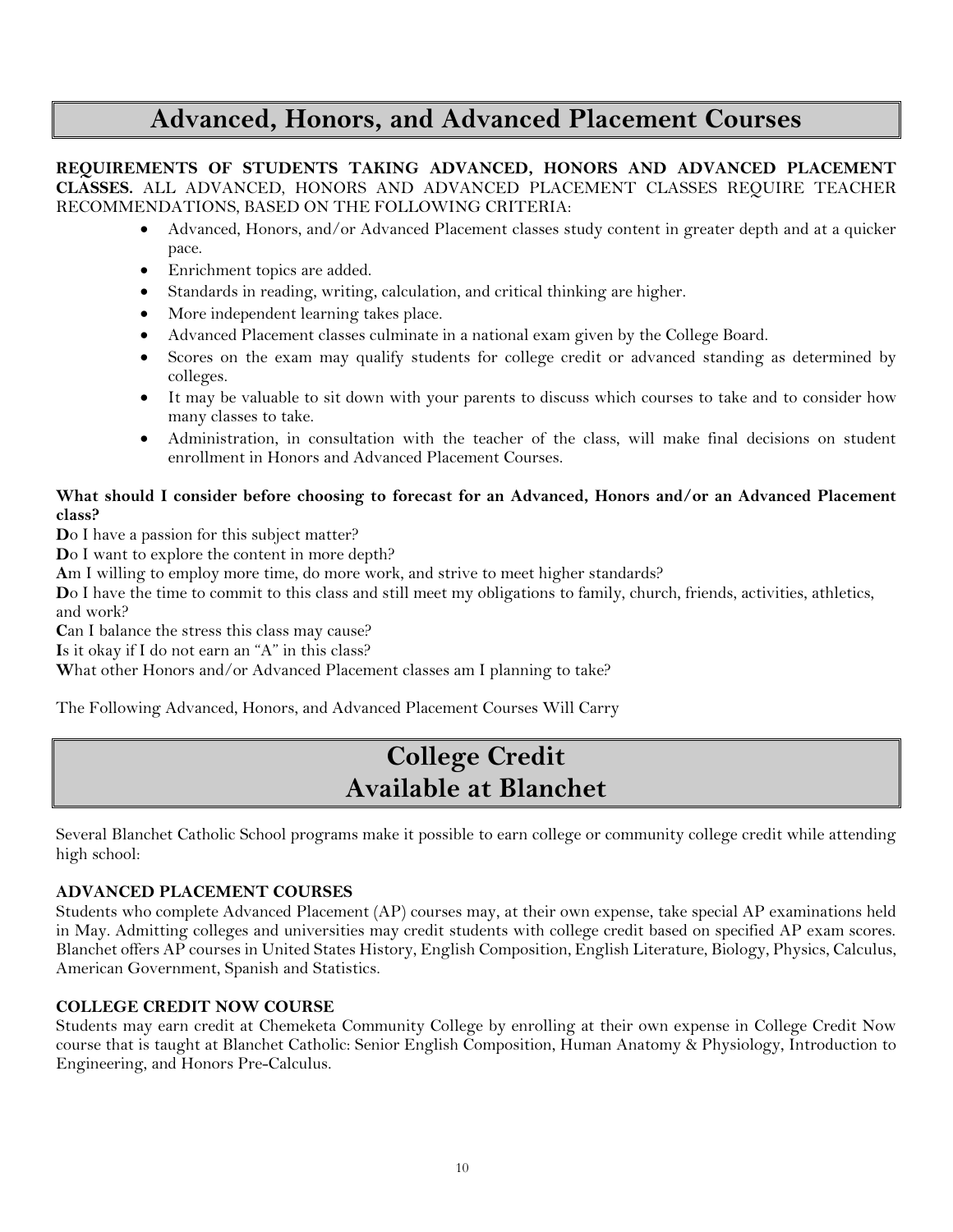## **High School Course Descriptions**

Note: Credit status refers to the course designation as an elective or required course for graduation. Definitions of the terms used are as follows:

| Required:  | Course needed to graduate from Blanchet Catholic School.                                                           |
|------------|--------------------------------------------------------------------------------------------------------------------|
| Selective: | One of several courses that will fulfill a graduation requirement.                                                 |
| Elective:  | Course that contributes to the credits necessary for a student to<br>graduate, but is not required for graduation. |

## **Schedule Changes**

Schedule changes may be made only during the first two weeks of each semester. Exceptions are made only with the approval of administration. The Principal, in consultation with the student, parents, and teachers involved, must approve schedule changes. Schedule changes are approved for academic reasons only.

In addition, schedules are occasionally adjusted by the school to balance class sizes. When this occurs, a student's schedule may show a change in the order of classes, but will not involve any changes in actual courses.

## **Fine/Applied/Performing Arts**

### **Art I – Drawing and Painting Grade Level: 9-12 0.5 Credit**

This class places emphasis on the elements and principles of design, composition, and appreciation of drawing/painting as an art form. It also includes the emphasis of critical analysis, historical and cultural awareness. Students will explore a variety of media, styles, subject matter and techniques.

> *Credit Status: Elective Prerequisite: None*

### **Art II – Drawing and Painting Grade Level: 9-12 0.5 Credit**

This semester class is a continuation for students learning about elements and principles of design and composition. Students will further develop an appreciation of drawing and painting as an art form by further exploring the many different mediums, styles and techniques.

> *Credit Status: Elective Prerequisite: Art I – Drawing & Painting*

Band is a year-long performance-based class open to all who play brass, percussion or woodwind instruments at an intermediate to advance level. This course explores and performs wind band literature at the highest level. The course is designed to increase the skill and performance levels of each students, as well as the entire ensemble. Analytical skills, music theory, history and technique are integrated into this class at the highest level. Students are required to participate in all class activities and concerts and practice outside of class as needed to perform successfully.

## *Credit Status: Elective*

*Prerequisite: None*

## **Band Grade Level: 9-12 1.0 Credit**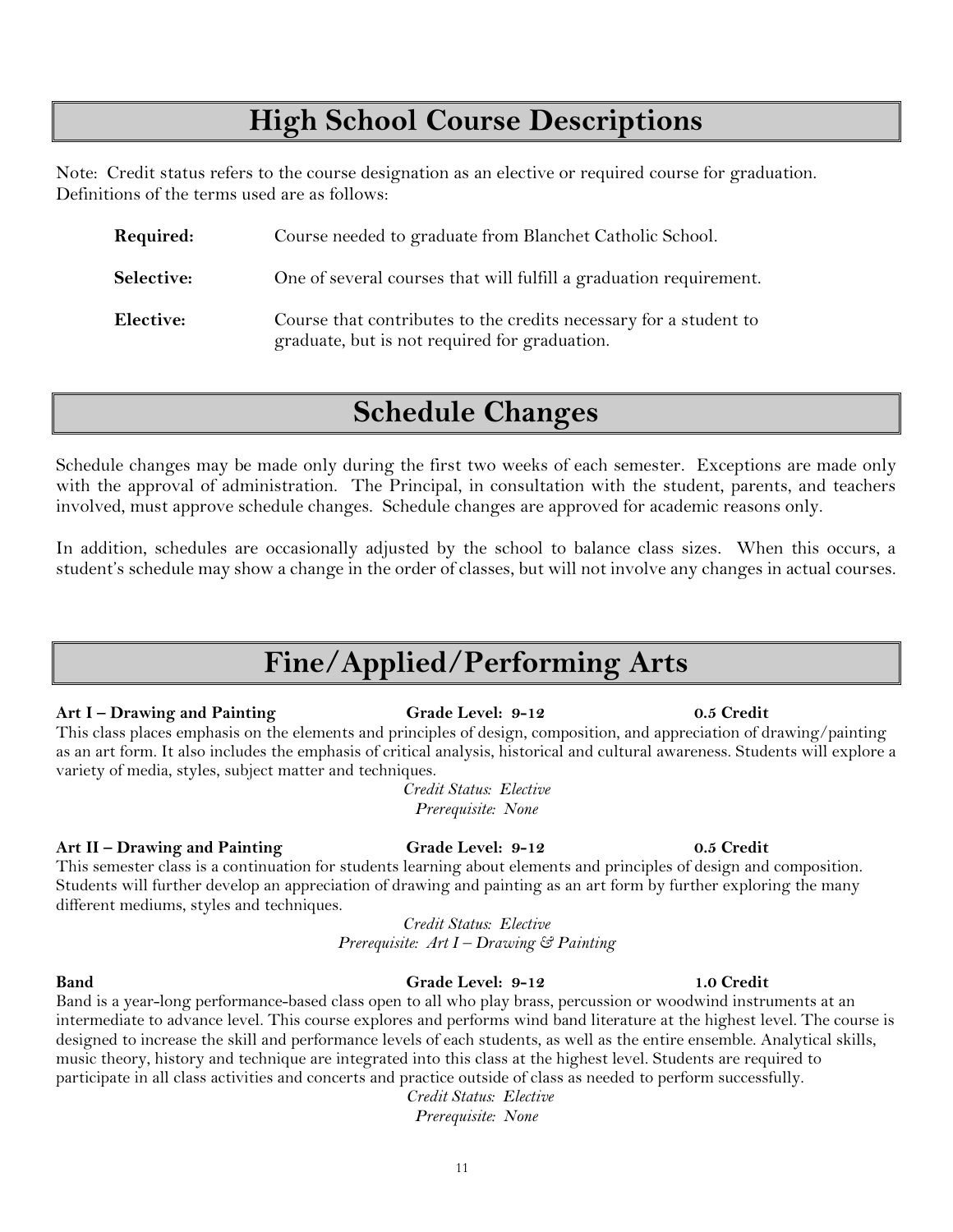### Concert choir is a year-long, performance-based class, open to students in grades 9-12. This course is designed to increase the skill and performance levels of each student, as well as the entire ensemble. Instruction will focus on

### development of proper vocal technique, the ability to carry one's own part independently, analytical skills, music reading skills, and preparation of music for public performance. Students are required to participate in all class activities and concerts and practice outsides of class as needed to perform successfully.

*Credit Status: Elective Prerequisite: None*

### **Digital Media Production Grade Level: 9-12 0.5 Credit**

In this class, students will work on various forms of digital media to develop, design and present a variety of projects.

### **Digital Photo Imaging I Grade Level: 9-12 0.5 Credit**

This semester class deals with basic camera functions. Each student will learn about and work with all the basic camera modes. Each student will learn about different settings for different situations that most people encounter. Students will explore art composition and study the history of photography through famous photographer's lives.

*Credit Status: Elective Prerequisite: None*

### **Digital Photo Imaging II Grade Level 9-12 0.5 Credit**

This semester class is designed to extend the students' knowledge of Digital Photo Imaging. Students will broaden their use of photo imaging on the computer with additional techniques to enhance their personal expression and those used in the world of business.

> *Credit Status: Elective Prerequisite: Digital Photo Imaging I*

### This semester course focuses on the elements of acting for the stage – theatre vocabulary, stage movement, acting with an objective, and building a character. Ensemble theatre activities and improvisation will be incorporated. Students will learn the production process as they create a performance for the public. The class is intended for all levels of experience. This course will require some rehearsal time outside of class.

*Credit Status: Elective Prerequisite: None*

increase the skill and performance levels of each student, as well as the entire ensemble to enhance the drama productions. Instruction will focus on development of proper vocal technique, the ability to carry one's own part independently, analytical skills, music reading skills, and preparation of music for public performance. Students are required to participate in all class activities and concerts and practice outsides of class as needed to perform successfully.

*Credit Status: Elective*

*Prerequisite: None*

### **Orchestra Grade Level: 9-12 1.0 Credit**

Orchestra is a year-long performance-based class open to all who play instruments at in intermediate to advance level. This course explores and performs orchestra literature at the highest level. This course is designed to increase the skill and performance levels of each student, as well as the entire ensemble. Analytical skills, music theory, history, and technique are integrated into this class. Students are required to participate in all class activities and concerts and practice outside of class as needed to perform successfully.

> *Credit Status: Elective Prerequisite: None*

### **Drama - HS Grade Level: 9-12 0.5 Credit**

**Music Theatre** *Grade Level: 10-12 0.5 Credit* Music Theatre is a semester performance-based class, open to students in grades 9-12. This course is designed to

### **Choir Grade Level: 9-12 1.0 Credit**

*Credit Status: Elective Prerequisite: None*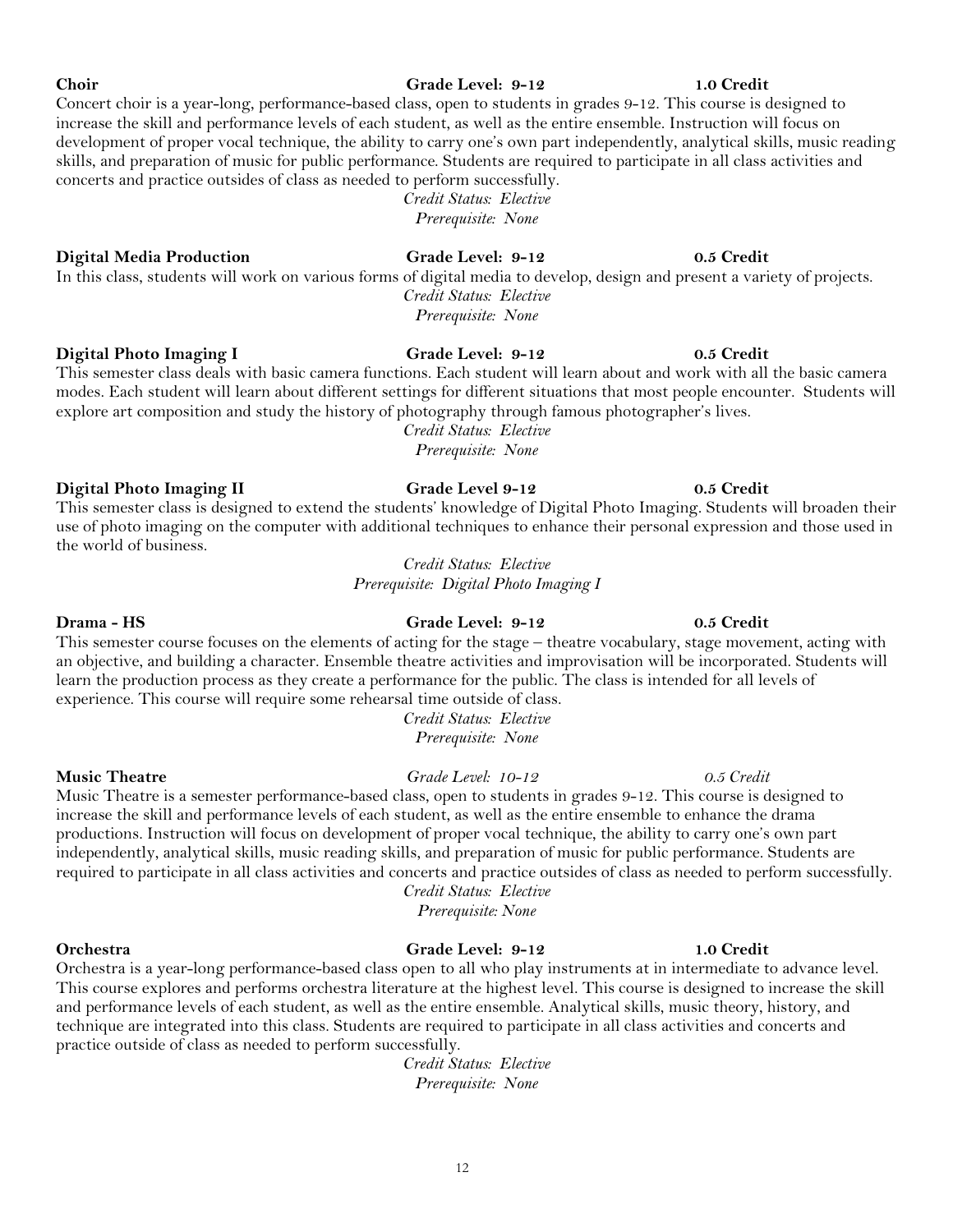## In Pottery I the student will develop basic pottery skill. This class covers a variety of approaches to pottery including

### **Pottery II Grade Level: 9-12 0.5 Credit**

### This Pottery II class is designed to expand the student's knowledge of pottery as an art form. Students will develop their skills with advance assignments and explore variety of additional techniques.

*Credit Status: Elective Prerequisite: Pottery I*

## **Foreign Language**

as an art form, and critical and historical cultural awareness.

ASL I is an introduction to American Sign Language and the Deaf community. Students will learn basic vocabulary, grammar, sentence structure, and cultural foundations of ASL. Students will begin to learn to express themselves through signing by using: concrete ideas, fingerspelling and grammar.

*Credit Status: Elective Prerequisite: None*

### **American Sign Language II Grade Level: 9-12 1.0 Credit**

The second year of American Sign Language emphasizes an increase in visual comprehension and sign acquisition as a medium for improving communicative competence. Students will begin to learn to express themselves through signing by using: concrete ideas, fingerspelling and grammar.

> *Credit Status: Elective Prerequisite: ASL 1*

This is a full year course that will provide students with the opportunity to further their advanced studies of American Sign Language. The study of American Sign Language is a cumulative experience. The first two courses students developed a competent signing vocabulary. They learned to participate in exchanges, comprehend exchanges, and present on a variety of topics using the vocabulary and grammatical structures learned. In this course, emphasis will be placed on improvements in speed and fluency along with reinforcement of appropriate grammar usage and conversation skills. *Credit Status: Elective Prerequisite: ASL 2*

### **Spanish I Grade Level: 9-11 1.0 Credit**

This course is an introduction to the Spanish language through listening, speaking, reading, and writing. Students will learn to communicate using basic vocabulary and syntax. Hispanic culture and geography will be explored through text and multi-media sources. *Credit Status: Elective*

**Spanish II Grade Level: 9-12 1.0 Credit**  The second year of Spanish emphasizes an increase in listening comprehension and vocabulary acquisition as a medium for improving communicative competence. The Hispanic culture will be explored through text and multi-media sources. *Credit Status: Elective*

*Prerequisite: Spanish I*

### **American Sign Language I Grade Level: 9-11 1.0 Credit**

### **American Sign Language III Grade Level: 11-12 1.0 Credit**

*Prerequisite: None*

**Pottery I Grade Level: 9-12 0.5 Credit** 

### hand-built, wheel-thrown and sculptural forms. Additionally, the students may also explore a variety of glazing and firing techniques. This class places emphasis on principles of design, composition, craftsmanship, appreciation of pottery

*Credit Status: Elective Prerequisite: None*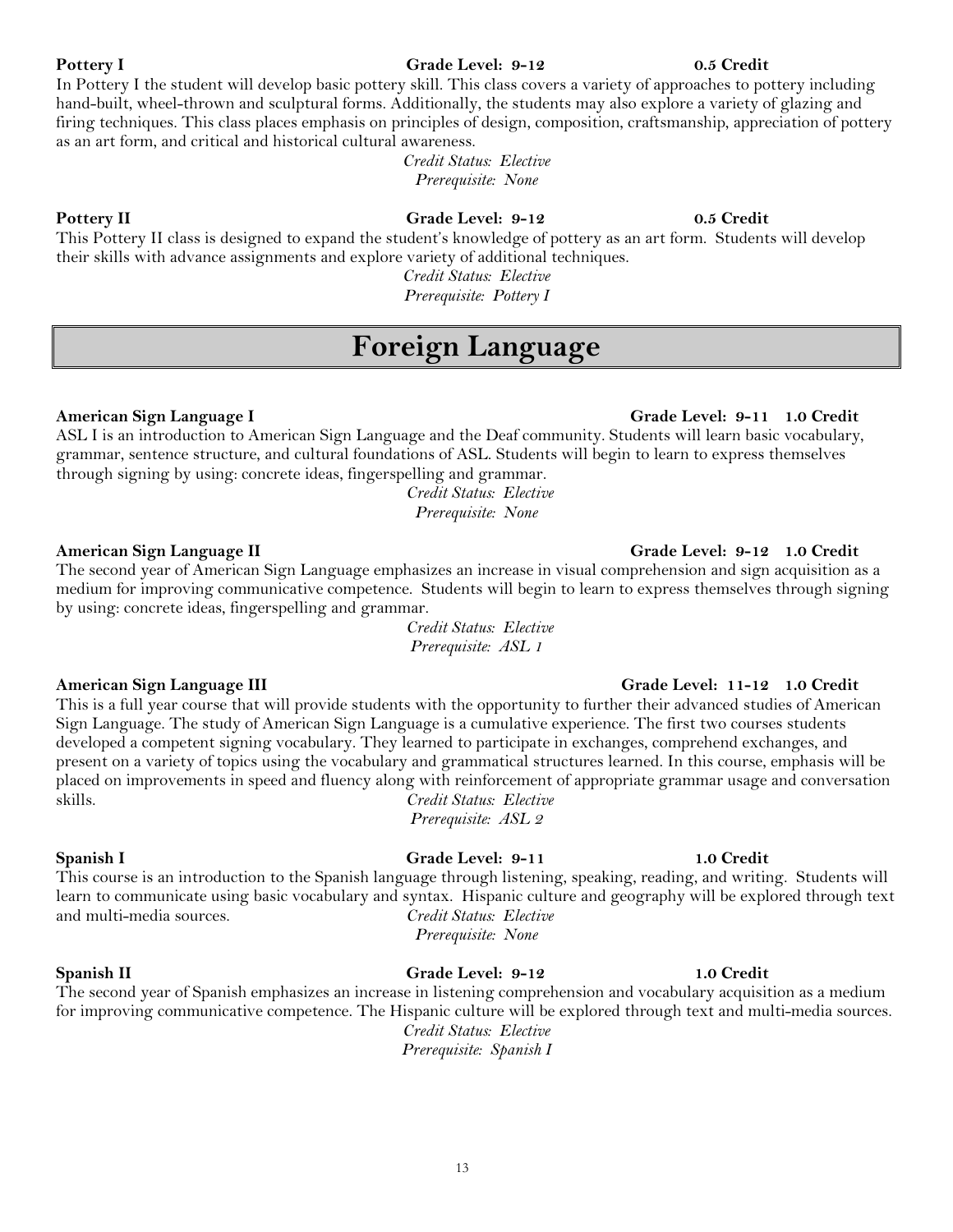### 14

### **Spanish III Grade Level: 10-12 1.0 Credit**

### **Spanish AP Spanish Grade Level: 11-12 1.0 Credit**

Extensive practice in all four language skills (writing, reading, speaking and listening). Included are cultural and literary readings and an in-depth review and expansion of basic Spanish grammar and vocabulary, as well as a broadening of the student's understanding of Hispanic culture. All classroom interaction (both by instructor and students) takes place in Spanish.

skills. Hispanic culture is presented through the text as well as videos and films in Spanish.

*Credit Status: Elective Prerequisite: Spanish III*

## **Language Arts**

**English 9 Grade Level: 9 1.0 Credit** In this course, students will focus on an introduction to the writing process, culminating in a five-paragraph essay. Students will also receive instruction in grammar, vocabulary, and an introduction to literature, including an overview of its elements and the various literary genres-short story, novel, drama, and poetry. The course emphasizes reading comprehension, grammar, and analysis and evaluation of literature.

*Credit Status: Required Prerequisite: None*

### **Honors English 9 Grade Level: 9 1.0 Credit**

This is an accelerated course where students will focus on the writing process. Students will also receive instruction in grammar, vocabulary, and an introduction to literature, including an overview of its elements and the various literary genres-short story, novel, drama, and poetry. The course emphasizes use of proper grammar and vocabulary in addition to the analysis and evaluation of literature and writing techniques.

*Credit Status: Required Prerequisite: Minimum of a B+ in 8th Grade English, teacher recommendation and writing sample.*

### **English 10 Grade Level: 10 1.0 Credit**

Sophomore English covers the areas of literature, writing, grammar, and vocabulary. The course emphasizes the genres of literature: drama, short story, novel, poetry and non-fiction. The grammatical emphasis is on complex sentence structure, phrases, clauses, and complements. Compositional writing focuses on the grammatical structure of sentences and documentation. Vocabulary is pulled from the SAT and serves to enhance test scores and writing creatively.

*Credit Status: Required Prerequisite: None*

### **Honors English 10 Grade Level: 10 1.0 Credit**

This is an accelerated class that requires students to think deeply and richly about both fiction and non-fiction. The course offers a blend of classic and contemporary works from authors of diverse backgrounds. Thus, students will be exposed to authors ranging from Shakespeare to Chaim Potok. The course places a heavy emphasis on a variety of writing skills It also introduces students to concepts that will be addressed more thoroughly in the Advanced Placement English 11 class. Students should expect a rigorous and challenging experience in the course.

*Credit Status: Selective*

*Prerequisite: Minimum of a B+ grade or higher in Freshman English and a teacher recommendation.*

*Credit Status: Elective Prerequisite: Spanish II*

This course is designed to develop and refine oral and written proficiency through the almost total use of Spanish in the classroom as well as frequent opportunities for writing and speaking. Emphasis is also placed on listening and reading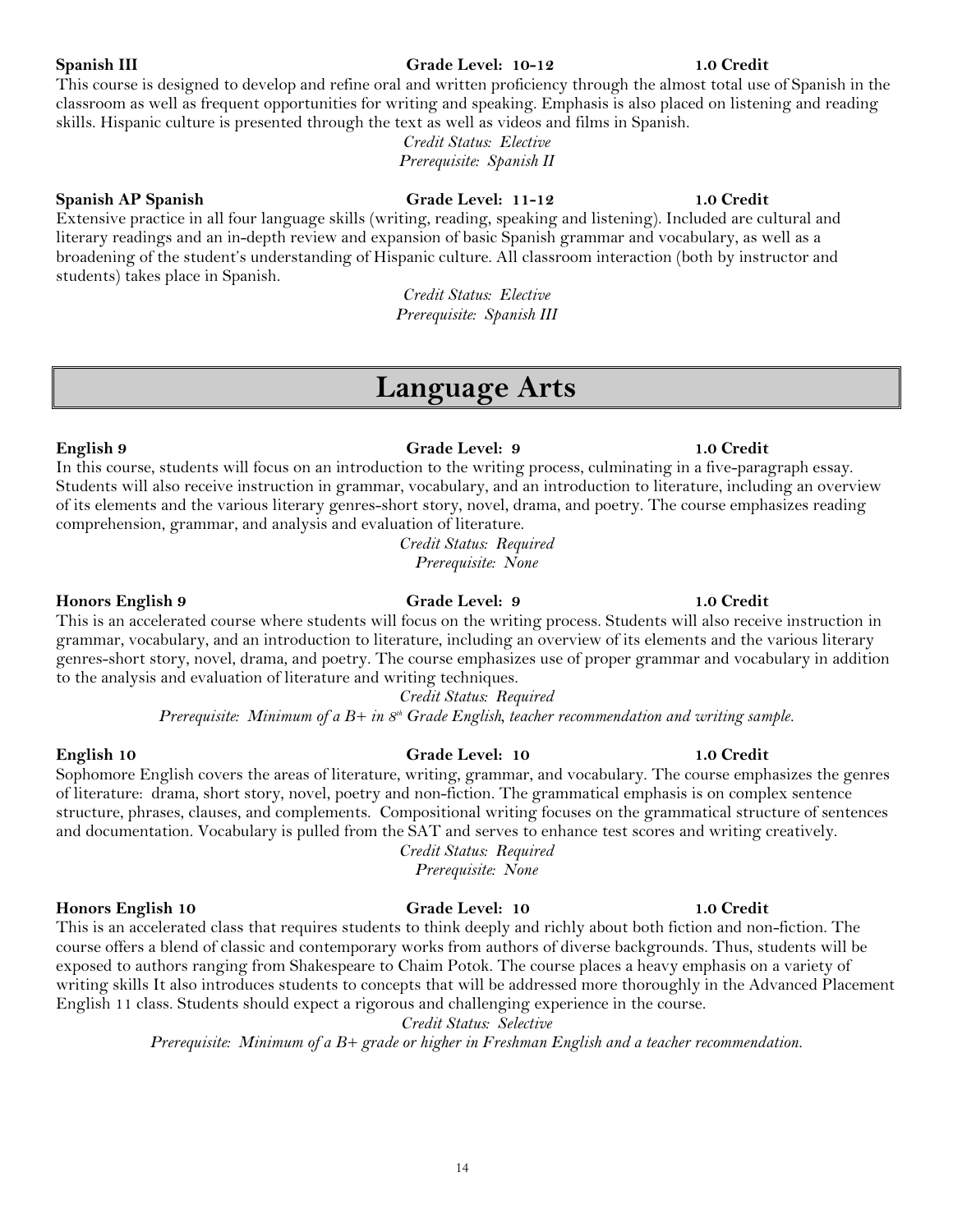### 15

**English 11 American Literature Grade Level: 11 1.0 Credit**

Junior English presents an overview of American literature from Native American traditions through the 20<sup>th</sup> century. Emphasis is on influential works, writing, and research methods. A review of grammar, spelling and SAT vocabulary is included in the composition portion of the course.

*Credit Status: Required Prerequisite: None*

### **English 12 Literature/Composition Grade Level: 12 1.0 Credit**

The course is designed as an historical study of British literature and the origins of the English language. It provides skills needed for college such as persuasive writing and literary criticism, as well as exposure to the "classics" of British literature. Vocabulary, grammar and writing skills will be practiced, enhanced, and strengthened on a daily basis. *College credit available.*

*Credit Status: Required Prerequisite: None*

**AP English Language and Composition Grade Level: 11 1.0 Credits**

This course seeks to prepare students for the AP exam in the spring. Success on this exam demonstrates a proficiency in English at least on a par with students who have completed a first year college course in composition or rhetoric. Students will develop writing and language skills by focusing on classic rhetorical modes such as narration, description, argument and literary analysis of selected prose and poetry. There is a required summer reading and writing assignment.

*Credit Status: Selective*

*Pre-requisite: Minimum of a B+ or higher in sophomore or junior English and teacher recommendation.*

### **AP English Literature and Composition Grade Level: 12 1.0 Credits**

This course aligns to an introductory college-level literary analysis course. The course engages students in the close reading and critical analysis of imaginative literature to deepen their understanding of the ways writers use language to provide both meaning and pleasure. As they read, students consider a work's structure, style, and themes, as well as its use of figurative language, imagery, symbolism, and tone. Writing assignments include expository, analytical, and argumentative essays that require students to analyze and interpret literary works.

*Credit Status: Selective*

*Pre-requisite: Minimum of a B+ or higher in sophomore or junior English and teacher recommendation.*

## **Mathematics**

*The Math Department at Blanchet Catholic has established the following guidelines for calculator use in math courses. Calculators may not be used in Mid-High Math I and II, Pre-Algebra and Algebra I. Calculators may be used in Geometry and higher level math courses. Since graphing calculators are highly recommended for Algebra II, Geometry students may want to purchase a graphing calculator to become familiar with the operations. Algebra II students may only use the TI 83, TI 83 plus, TI 84, TI 84 plus, or TI 84 Silver Edition. The TI Nspire series are not permitted for use at Blanchet Catholic School because the series has the capability of factoring, solving higher degree equations, and solving equations using mathematic formulas programmed into the calculator. These topics are a major part of the course content that students are expected to learn in Algebra II and advanced math courses. Use of the TI Nspire calculator will hinder the development of necessary problem solving and higher level thinking skills that are needed for success in college level math courses.*

**Pre-Algebra Grade Level: 9 1.0 Elective Credit**

This course is designed to provide students with the skills needed to be successful in Algebra I. Students will have the opportunity to learn about variables, expressions, rational and irrational numbers, real numbers, right triangles, solving multi-step equations and inequalities, ratios, proportions and probability, linear functions, measurement of area and volume, data analysis and angle relationships and transformations..

> *Credit Status: Required Prerequisite: None*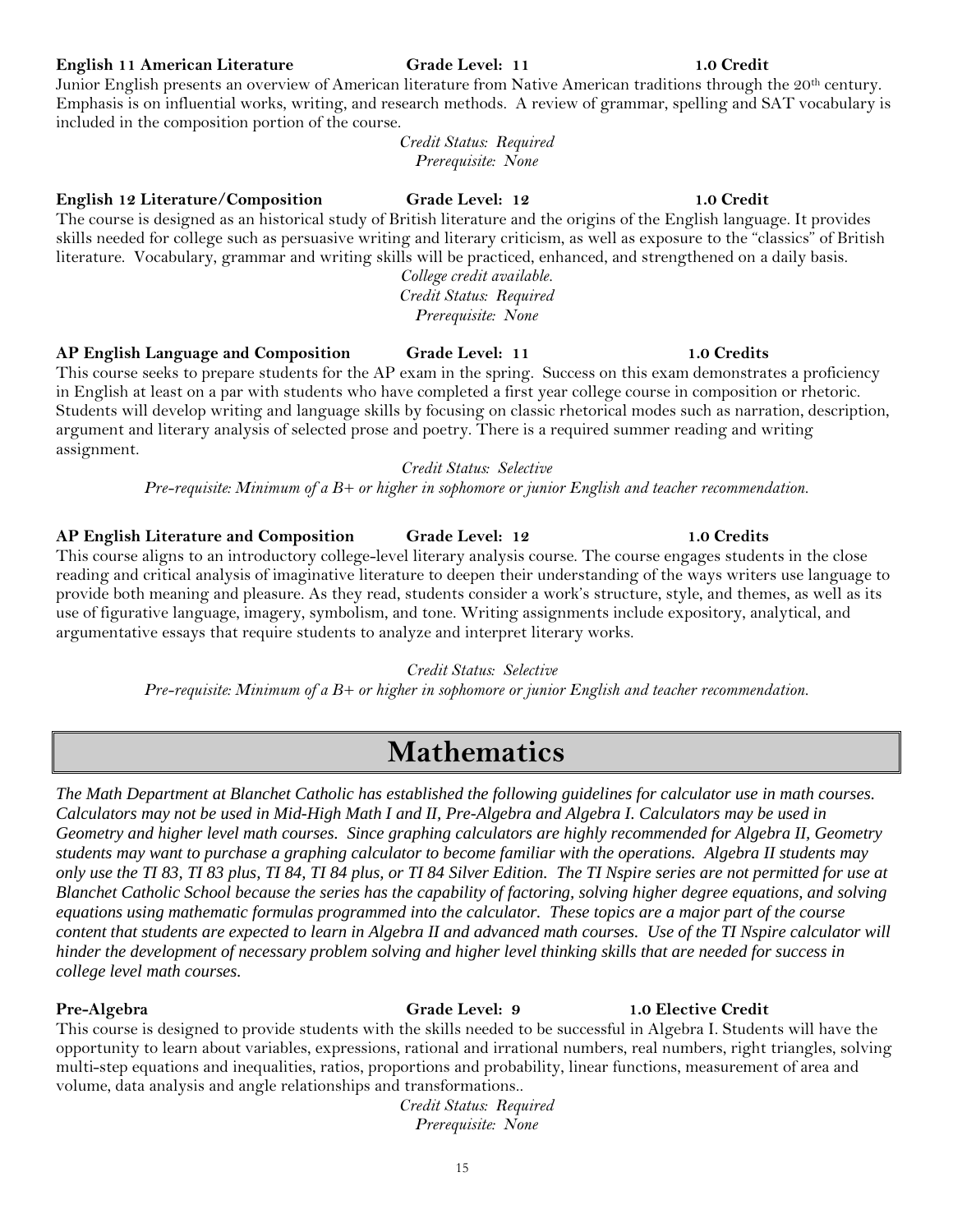### **Algebra I Grade Level: 9-10 1.0 Credit**

### This course improves the student's ability to solve problems, broadens the concepts of the nature of mathematics, improves and extends the understanding of arithmetic, and provides the student with an awareness of the use of mathematics in daily living. This course defines the structure of the number system in terms of the real numbers, and is considered essential for all students planning to take geometry, chemistry, or physics, or planning post-high school training.

*Credit Status: Required Prerequisite: Pre-Algebra*

### **Geometry Grade Level: 9- 11 1.0 Credit**

Geometry is a full-year course designed to introduce students to higher mathematics. This course emphasizes the development of deductive thinking skills using the major elements of Euclidean Geometry as tools. Major topics include: symbolic logic, development of the axiomatic system, congruence, similarity, triangles, parallelograms, ratio and proportion, right triangle trigonometry, circles, polygons, surface area, and volume. Optional topics include Euclidean construction, loci, higher dimensions, Platonic solids, and transformations.

> *Credit Status: Required Prerequisite: Algebra I*

### **Algebra II Grade Level: 9-12 1.0 Credit**

This course introduces many of the topics included in traditional college algebra – linear and quadratic functions, rational functions and variations, systems of equations, the field of complex numbers, matrices, and polynomial and rational expressions. A strong emphasis on theory, problem solving, and mathematical modeling as well as communication and thinking skills enables students to further understand Algebra I concepts. The use of algebraic skills in real life is emphasized.

> *Credit Status: Required Prerequisite: Algebra I and Geometry*

**Honors Algebra II Grade Level: 9-12 1.0 Credit** Honors Algebra II is designed to prepare students for upper level math courses. Topics covered include: functions and their graphs, arithmetic and geometric sequences, systems of equations, matrices, logarithms, exponential functions, inverse functions, polynomial functions and probability.

> *Credit Status: Selective Prerequisite: Algebra I, Geometry, and teacher recommendation*

### **Pre-Calculus/Trigonometry Grade Level: 10-12 1.0 Credit**

This course is designed to strengthen the skills developed during the previous three courses, and to raise the student's level of mathematical abstraction. It includes the study of the general properties of functions (linear, quadratic, polynomial, rational, exponential, logarithmic and trigonometric), trigonometric applications and identities, polar coordinates and complex numbers, vectors and DeMoivres' Theorem. Graphing calculators are used throughout this course. A student successfully completing this course will be prepared to take College Algebra and Trigonometry as the next mathematical courses. This is a demanding and fast-paced course, and students will be expected to work diligently and consistently.

*Credit Status: Selective*

*Pre-requisite: 77% or higher in Algebra II and teacher recommendation.*

### **Honors Pre-Calculus/Trigonometry Grade Level: 10-12 1.0 Credit**

This course is designed to strengthen the skills developed during the three previous courses and to raise the student's level of mathematical abstraction. It includes the study of the general properties of linear, quadratic, polynomial, rational, exponential, logarithmic, and related piece-wise functions. Also, it includes trigonometric applications and identities, polar coordinates and complex numbers, vectors, and DeMoivres' Theorem and parametric equations. Graphing calculators are used throughout the course. This is a demanding course, and students will be expected to work diligently and consistently.

> *College credit available. Credit Status: Selective Prerequisite: 85% or higher in Honors Algebra II and teacher recommendation.*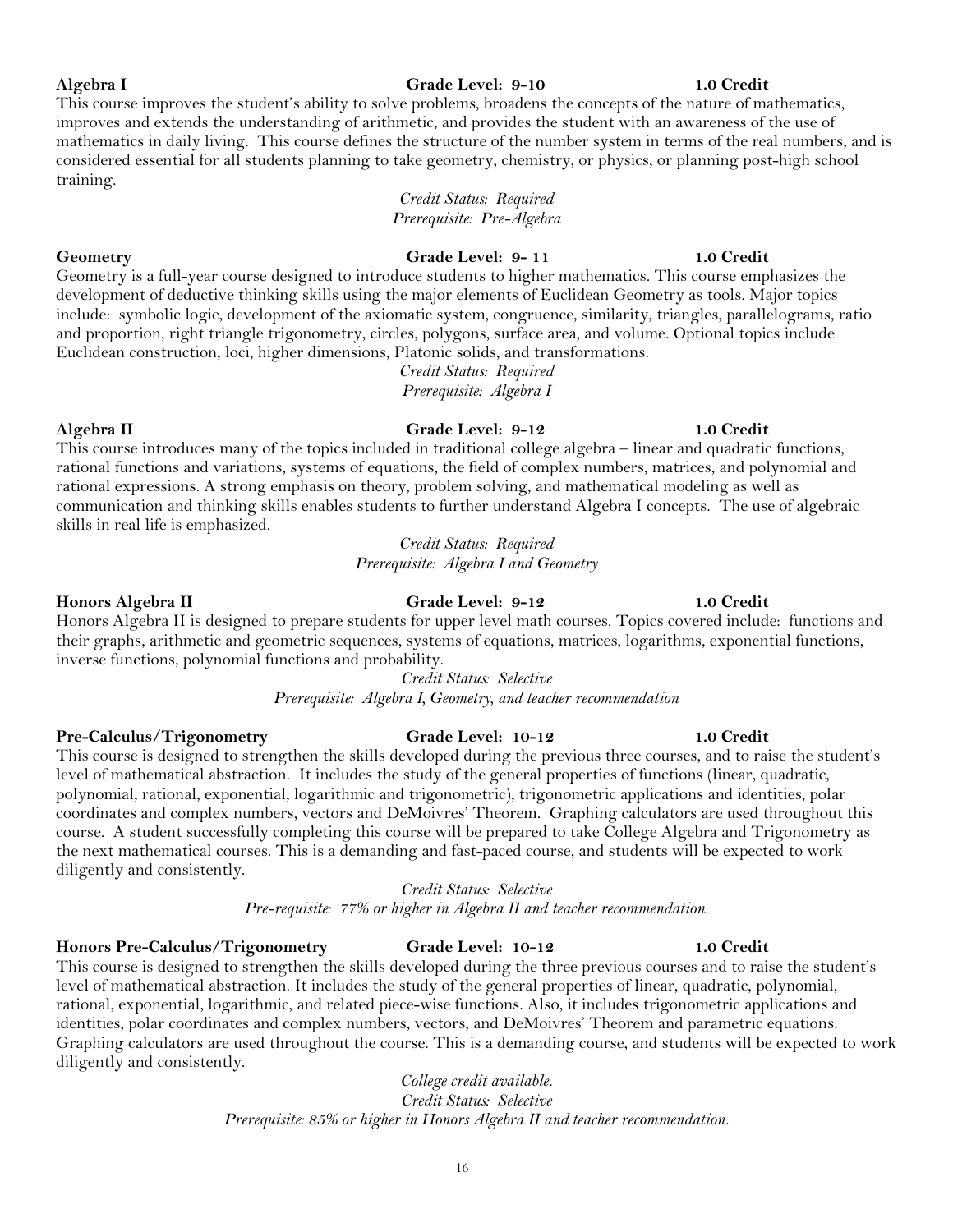### **AP Calculus Grade Level: 10-12 1.0 Credit**

Calculus is explored to attain balance according to the "rule of five" – analytic, algebraic, numerical, graphical, and verbal methods of representing problems. Students will first review functions learned in Pre-Calculus. They will then explore limits and continuity, derivatives, some integrals, and many applications. Graphing calculators will be used throughout the course. This is a demanding course, and students will be expected to work diligently and consistently. *Credit Status: Selective*

*Pre-requisite: 83% or better in Honors Pre-Calculus/Trigonometry and teacher recommendation.*

### **Financial Algebra Grade Level: 11-12 1.0 Credit**

Financial Algebra serves as a class that motivates and encourages students to be actively involved in applying mathematical ideas in their everyday lives. Taking algebraic and graphical approaches with practical business and personal finance applications, students will be able to search out algebraic thinking patterns and functions in a financial context.

### *Credit Status: Selective*

*Prerequisite: Algebra I, Geometry and Algebra II*

### **Honors Stats Grade Level: 10-12 1.0 Credit**

This Honors course introduces descriptive statistics, probability and probability distributions, estimation, confidence intervals, hypothesis testing, two-sample inferences, correlation and regression and nonparametric tests. This course is a first course in statistical methods and involves Honors students in projects and development of portfolios. Honors level content.

### *Credit Status: Elective Prerequisite: Algebra II*

The purpose of the AP course is statistics is to introduce students to the major concepts and tools for collecting,

analyzing and drawing conclusions from data. Students are exposed to four broad conceptual themes:

1. Exploring Data: Describing patterns and departures from patterns

2. Sampling and Experimentation: Planning and conducting a study 3. Anticipating patterns: Exploring random phenomena using probability and simulation

4. Statistical Inference: Estimating population parameters and testing hypothesis

*Credit Status: Elective*

*Prerequisite: Algebra II*

## **Physical Education**

**Physical Education I Grade Level: 9-12 0.5 Credit** The focus of this course is to develop physical fitness and coordination through participation and knowledge of various game rules and regulations. Opportunities for peer socialization through sports are provided to develop leadership and sportsmanship qualities. This course emphasizes a lifetime appreciation for physical activities through various sports games. *Credit Status: Required*

**Weight Training and Conditioning Grade Level: 9-12 0.5 Credit**

This course is designed to develop and enhance personal fitness, strength and conditioning. The emphasis is on reaching personal goals as they pertain to strength training. Students will learn how to use a weight training facility, safety, and training design. A focus is put on recreational and athletic training through dynamic exercise and hard work. *Credit Status: Elective*

*Prerequisite: None*

*Prerequisite: None*

**AP Stats Grade Level: 10-12 1.0 Credit**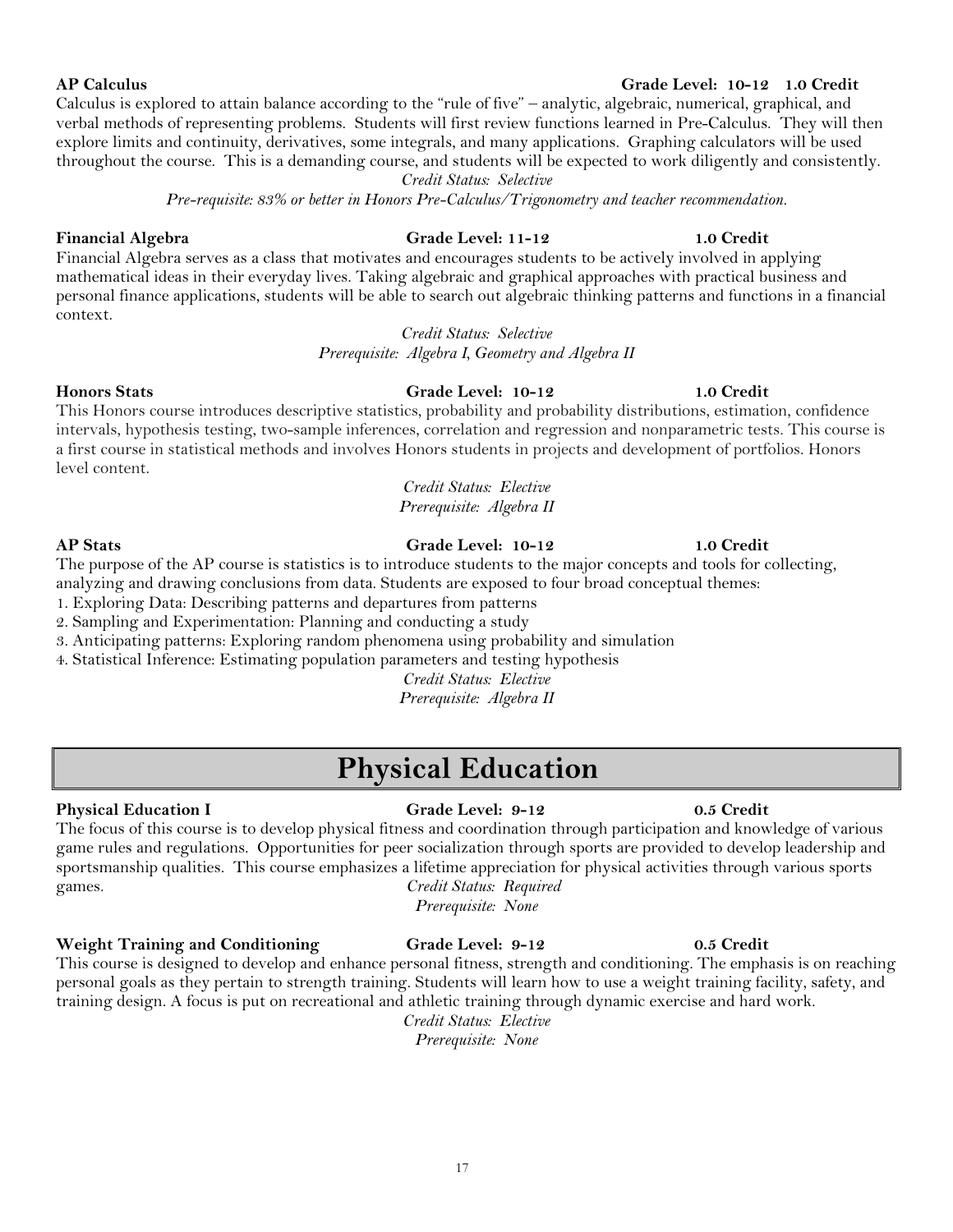### 18

### **Lifetime Sports Grade Level: 9-12 0.5 Credit**

### **Personal Fitness Grade Level: 9-12 0.5 Credit**

This class introduces students to a variety of fitness promoting approaches and the importance of proper nutrition in health and wellness. Among those activities explored will be Pilates, Yoga, Core Workouts, Body Specifics, Tae Bo, Steps, Aerobics and Zumba.

This course offers students an opportunity to participate in a variety of activities that will help them to adhere to their personal, lifelong physical fitness goals. This activity class is designed to engage all students in a wide array of team

> *Credit Status: Elective Prerequisite: None*

sport and group activities that will promote a healthy lifestyle for years to come.

*Credit Status: Elective Prerequisite: None*

This semester long course focuses on understanding your health, physically, mentally/emotionally and socially. Students will learn skills for a healthy life style, relationships, abstinence, bullying, conflict resolution, drugs and alcohol, nutrition, growth and development. Course emphasis is on student involvement, lecture, unit handouts and group participation. The semester ends with an American Red Cross First aid/CPR/AED certification. Emphasis during this semester is on improving lifetime skills and the importance of making good choices in life.

> *Credit Status: Required Prerequisite: None*

### **Health II Grade Level: 10-12 0.5 Credit**

This Semester long course focuses on environmental health, communicable/non-communicable diseases, sexually transmitted diseases, abstinence, drugs and alcohol and lifetime health issues. Course emphasis is on student involvement through discussions, activities and group participation. The students are responsible for two major reports. One, health issue of choice that student is interested in learning. Two, Country of choice reporting health related issues country is faced with at the present time.

> *Credit Status: Required Prerequisite: Health I*

Participation in a varsity-level sport may be substituted for the second semester of Physical Education at the high school level. The student earns a grade of "P" for 0.5 credits of Physical Education. This waiver can be exercised by application through the athletic department. *Credit Status: Elective*

**Religion**

*The US Bishops have mandated the development of catechetical texts in conformity with the catechism, including those used in teaching the Catholic faith to high school students. In 2008, the bishops of the United Stated published "Doctrinal Elements of the Curriculum Framework for the Development of Catechetical Materials for Young People of High School Age." Accordingly, we have begun implementing and modifying curriculum to meet the requirements of the framework. This framework is designed to shape a four-year, eight-semester course of catechetical instruction. At Blanchet Catholic School we will have fully implemented the new curriculum framework as of the 2014-2015 school year.* 

### **Religion 9 Grade Level: 9 1.0 Credit**

### This course introduces students to the Sacred Scriptures and salvation history recounted there, with emphasis given to Christ who fulfills salvation history. Students will discover the meaning of divine and natural revelation, inspiration, interpretation, and exegesis as understood within Catholicism. Through study, students will learn about divine Revelation, the Trinity, the Incarnation, Jesus, and salvation. They will be led to a more profound understanding of discipleship as a response to God's love.

*Credit Status: Required Prerequisite: None*

### **PE Waiver Grade Level: 11-12 0.5 Credit**

*Prerequisite: None*

**Health I Grade Level: 9-10 0.5 Credit**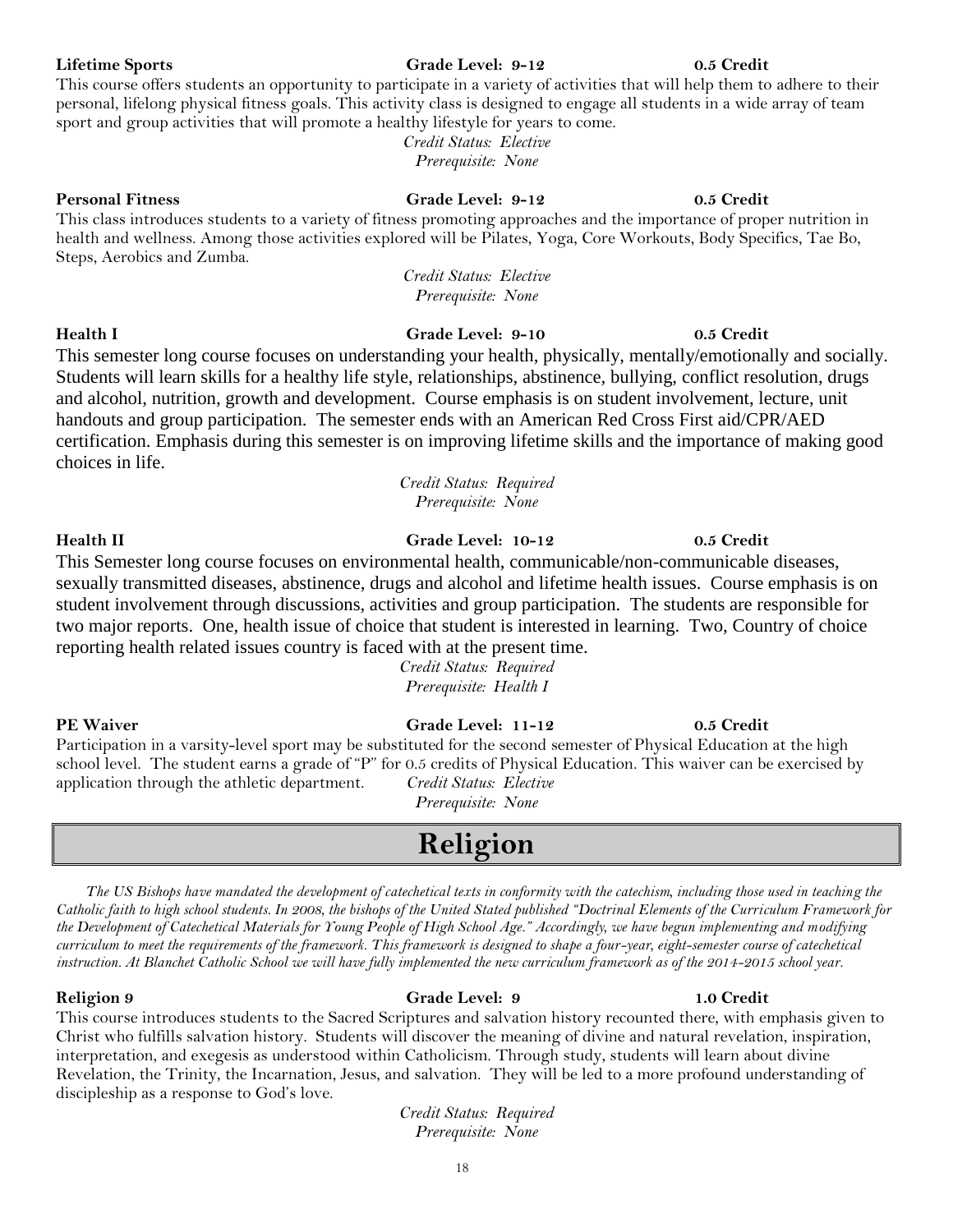### **Religion 10 Grade Level: 10 1.0 Credit**

### The purpose of this course is to help students understand all that God has done for us through his Son, Jesus Christ. Through this course of study, students will learn that for all eternity, God has planned for us to share eternal happiness with him, which is accomplished through the redemption Christ won for us. Students will learn that they share in this redemption only in and through Jesus Christ. They will also be introduced to what it means to be a disciple of Christ and what life as a disciple entails." In the second semester, they will be introduced to the fact that the Church was founded by Christ through the Apostles and is sustained by Him through the Holy Spirit. The students will come to know that the Church is the living Body of Christ today. This Body has both divine and human elements.

*Credit Status: Required Prerequisite: None*

### **Religion 11 Grade Level: 11 1.0 Credit**

The purpose of this course is to help students understand that they can encounter Christ today in a full and real way in and through the sacraments, and especially through the Eucharist. Students will examine each of the sacraments in detail so as to learn how they may encounter Christ throughout life. In the second semester, students will learn how it is only through Christ that they can fully live out God's plans for their lives. Students are to learn the moral concepts and precepts that govern the lives of Christ's disciples.

> *Credit Status: Required Prerequisite: None*

### **Religion 12 Grade Level: 12 1.0 Credit**

Through discussion, discovery, reflection and the development of a unique service project, students will have an opportunity to learn how Christ's concern for others is present today in the Church's social teaching and mission. Students will learn how vocations are similar and different as they explore and research married life, single life, priestly life, and consecrated life. Students are provided with information on what it means to live for the benefit of others and the value in considering a vocation in service to a Christian society.

> *Credit Status: Required Prerequisite: None*

## **Science**

### **Physical Science Grade Level: 9 1.0 Credit**

Physical Science is a full year course in which the students will cover a variety of topics introducing concepts of Chemistry and Physics. The course is divided into a semester covering the Introduction to Principles of Chemistry and a semester covering the Introduction to the Principles of Physics. The course will be a unified study of the themes of Matter, Motion, Forces, and Energy.

> *Credit Status: Selective Prerequisite: None*

### **Advanced Physical Science Grade Level: 9 1.0 Credit**

This Advanced Physical Science is a full year course in which the students will cover a variety of topics introducing concepts of Chemistry and Physics. The course is divided into a semester covering the Introduction to Principles of Chemistry and a semester covering the Introduction to the Principles of Physics. The course will be a unified study of the themes of Matter, Motion, Forces, and Energy.

> *Credit Status: Selective Prerequisite: None*

### **Biology Grade Level: 9-10 1.0 Credit**

Biology is a one year course designed to introduce students to the concepts and skills associated with the life sciences. Laboratory experiences introduce and/or reinforce the classroom instruction. Major topics include: scientific method, cell structure and function, photosynthesis and cellular respiration, genetics and heredity, evolution and classification, and ecology and human impacts. Students will engage in inquiry investigations emphasizing scientific practices

> *Credit Status: Required Prerequisite: None*  $\sim$  9<sup>th</sup> grade students may take this course with teacher recommendation.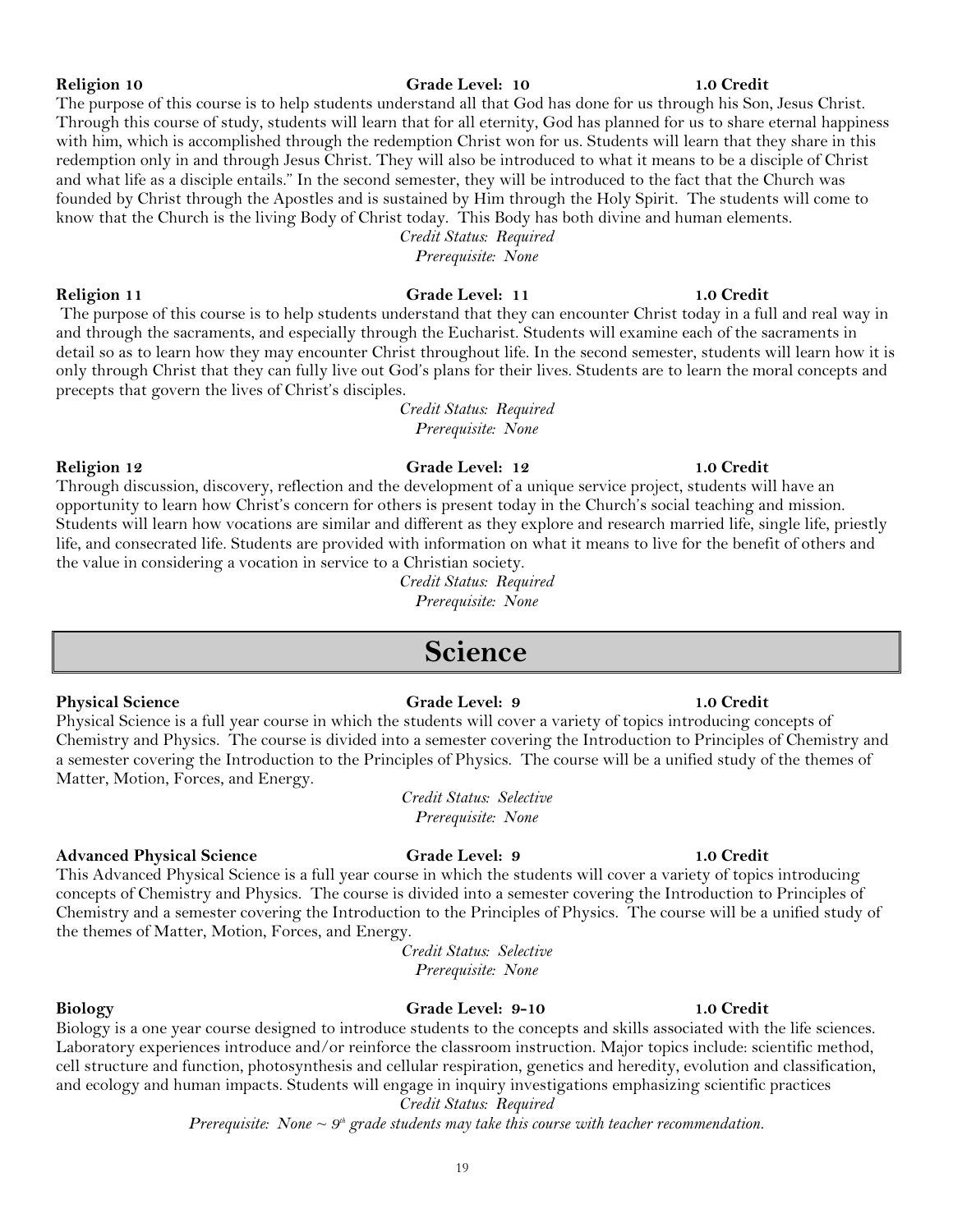This Advanced Placement (AP) Biology class offers high school students a foundation in a freshman college-level biology course. The processes used in inquiry help the students to develop critical thinking skills, which is the most important part of this course. At the conclusion of the course, students will have developed reasoning skills necessary to engage in the science practices. Students will also develop advanced inquiry skills including, but not limited to, designing a plan for collecting data, analyzing data, and applying mathematical models. Students will be able to connect concepts in biology and across other domains.

### *Credit Status: Selective*

*Prerequisite: Biology, Chemistry, and teacher recommendation*

### **Honors Physics Grade Level: 11-12 1.0 Credit**

Honors Physics introduces the fundamental language, ideas and tools used in the study of physics. This advanced introductory physics course covers key topics such as kinematics (displacement, velocity, acceleration, vectors), dynamics (inertia, momentum, force, Newton's laws, kinetic and potential energy), wave phenomena, electric fields and forces, magnetism, and sound.

> *Credit Status: Selective Prerequisite: Algebra II*

### **AP Physics Grade Level: 11-12 1.0 Credit** AP Physics introduces the language, ideas and tools used in the study of physics at a college level. This advanced physics course covers key topics such as kinematics (displacement, velocity, acceleration, vectors), dynamics (inertia, momentum, force, Newton's laws, kinetic and potential energy), wave phenomena, electric fields and forces, magnetism, and sound.

*Credit Status: Selective Prerequisite: Algebra II*

### **Chemistry I Grade Level: 10-12 1.0 Credit**

High School Chemistry is a full year course in which the students will cover a variety of topics in Chemistry. The course will be a unified study of the themes of Matter, Atomic Theory, Stoichiometry of Equations, Chemical Bonding, and Energy. *Credit Status: Selective Prerequisite: Algebra I*

### **Honors Chemistry I Grade Level: 10-12 1.0 Credit**

Honors Chemistry is a full year course in which the students will cover a variety of topics in Chemistry. The course will be a unified study of the themes of Matter, Atomic Theory, Stoichiometry of Equations, Chemical Bonding, and Energy. Honors students will have additional course expectations and requirements than the High School Chemistry course as determined by their instructor.

> *Credit Status: Selective Prerequisite: Algebra I*

### **Human Anatomy & Physiology Grade Level: 10-12 1.0 Credit**

This class offers a comprehensive and detailed study of the human body and its functions. Major unifying themes are the complementarities of structure and function, homeostasis and system integration. Teacher lecture, guest speakers, student interaction, a field trip to a cadaver lab, and dissection of a fetal pig are a variety of methods used to introduce students to anatomy, physiology, and the clinical aspects of both.

*College Credit available. Credit Status: Selective, Prerequisite: Biology*

### **AP Biology Grade Level: 11 - 12 1.0 Credit**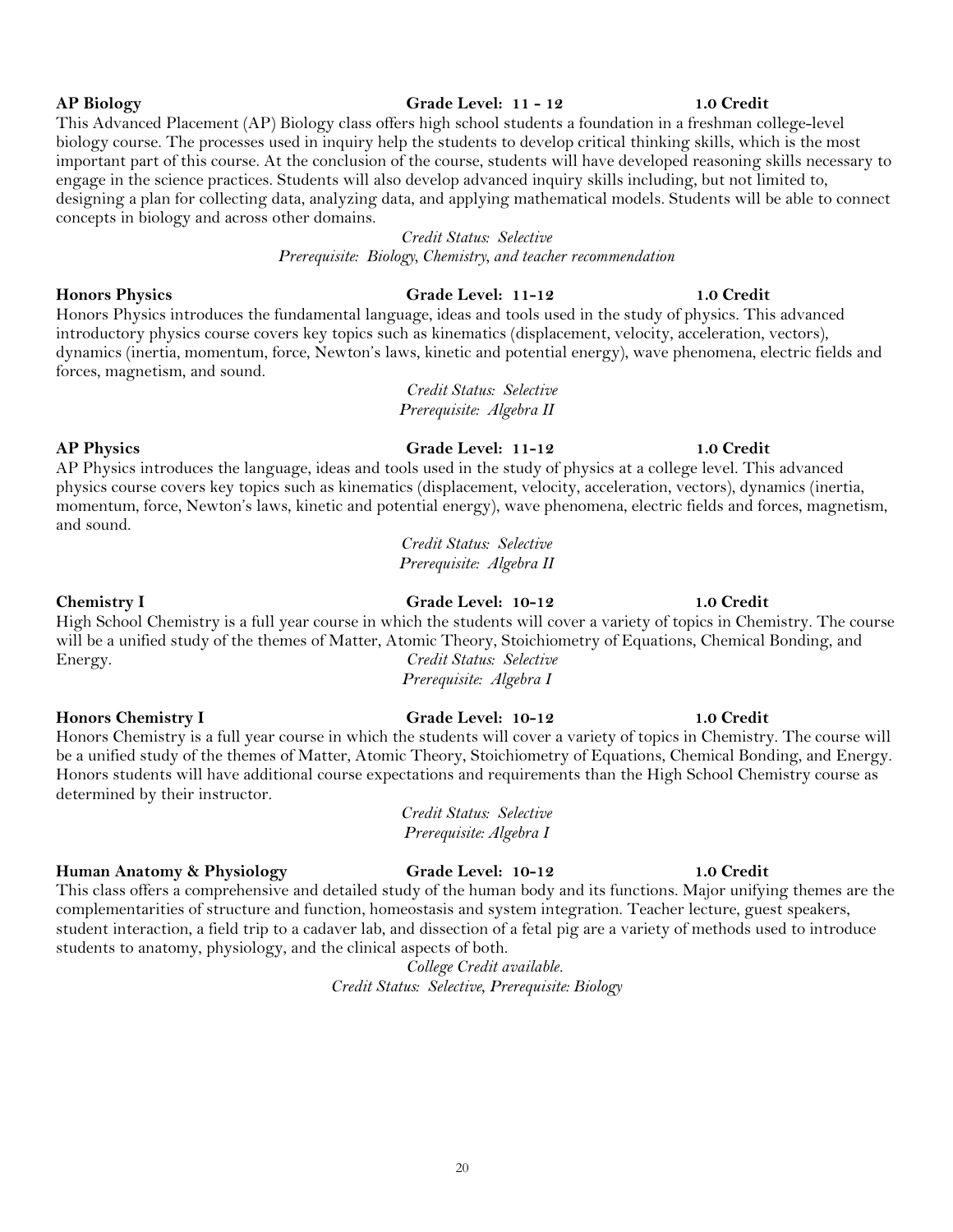## **Social Studies**

### **World History Grade Level: 9 1.0 Credit**

### This comprehensive world history course covers pre-history to the post-World War II era with an emphasis on Western civilization. Attention is given to political, economic, religious, social, intellectual, and artistic developments. Students come to understand how world events transpired and influenced the world today.

*Credit Status: Required Prerequisite: None*

### **American Government Grade Level: 10 0.5 Credit**

Students are acquainted with how the United States government works, why it was constructed in its present form, and how it benefits citizens. Students experience democracy in action and are encouraged to become positive, interested, contributing citizens. *Credit Status: Required*

*Prerequisite: None*

### **Economics Grade Level: 10 0.5 Credit** This course provides students with the information and experiences needed to think critically, solve problems and make decisions that benefit themselves and others in today's economy. The class prepares students for a better understanding of the United States' economy and the events that stimulate, recess, or depress the economic performance of today's society. *Credit Status: Required*

*Prerequisite: None*

### **AP Government Grade Level: 10-12 1.0 Credit**

AP U.S. Government and Politics provides a college-level, nonpartisan introduction to key political concepts, ideas, institutions, policies, interactions, roles, and behaviors that characterize the constitutional system and political culture of the United States. Students study U.S. foundational documents, Supreme Court decisions, and other texts and visuals to gain an understanding of the relationships and interactions among political institutions, processes, and behavior. They also engage in disciplinary practices that require them to read and interpret data, make comparisons and applications, and develop evidence-based arguments. In addition, they complete a political science research or applied civics project. *Credit Status: 10th Grade Social Studies Credit or 12th Grade Elective*

*Prerequisite: Teacher Recommendation*

### **United States History Grade Level: 11 1.0 Credit**

American history from colonialism through the Cold War is covered in this year-long course. Emphasis is placed on United States political, military, economic, social, and industrial history. Students understand how America's history transpired, influenced, and led to its current status.

> *Credit Status: Required Prerequisite: None*

This full-year course covers American history from colonialism to post WWII. Topics include political, military, economic, social, and industrial history. The course will provide insights to the major developments of historical eras, as well as an introduction to resources used by historians: written documents and maps. Emphasis is placed on essay writing and completing document-based questions.

*Credit Status: Selective*

*Prerequisite: Minimum 3.30 GPA in Social Studies and English classes.*

### This course is an introduction to a broad range of contemporary global issues. Discussion will focus upon controversial issues in areas such as international conflict and security, the global economy and development, the environment, immigration, and human rights. These issues will be covered from different perspectives and multiple publications. Our primary resource is the *Oregon School Library Information System (OSLIS), Opposing View Points* publication. Supplemental materials include; the local newspaper, television news broadcast, and current event articles collected by students. *Credit Status: Required*

*Prerequisite: None*

### **AP U.S. History Grade Level: 11-12 1.0 Credit**

### **Global Issues Grade Level: 11-12 0.5 Credit**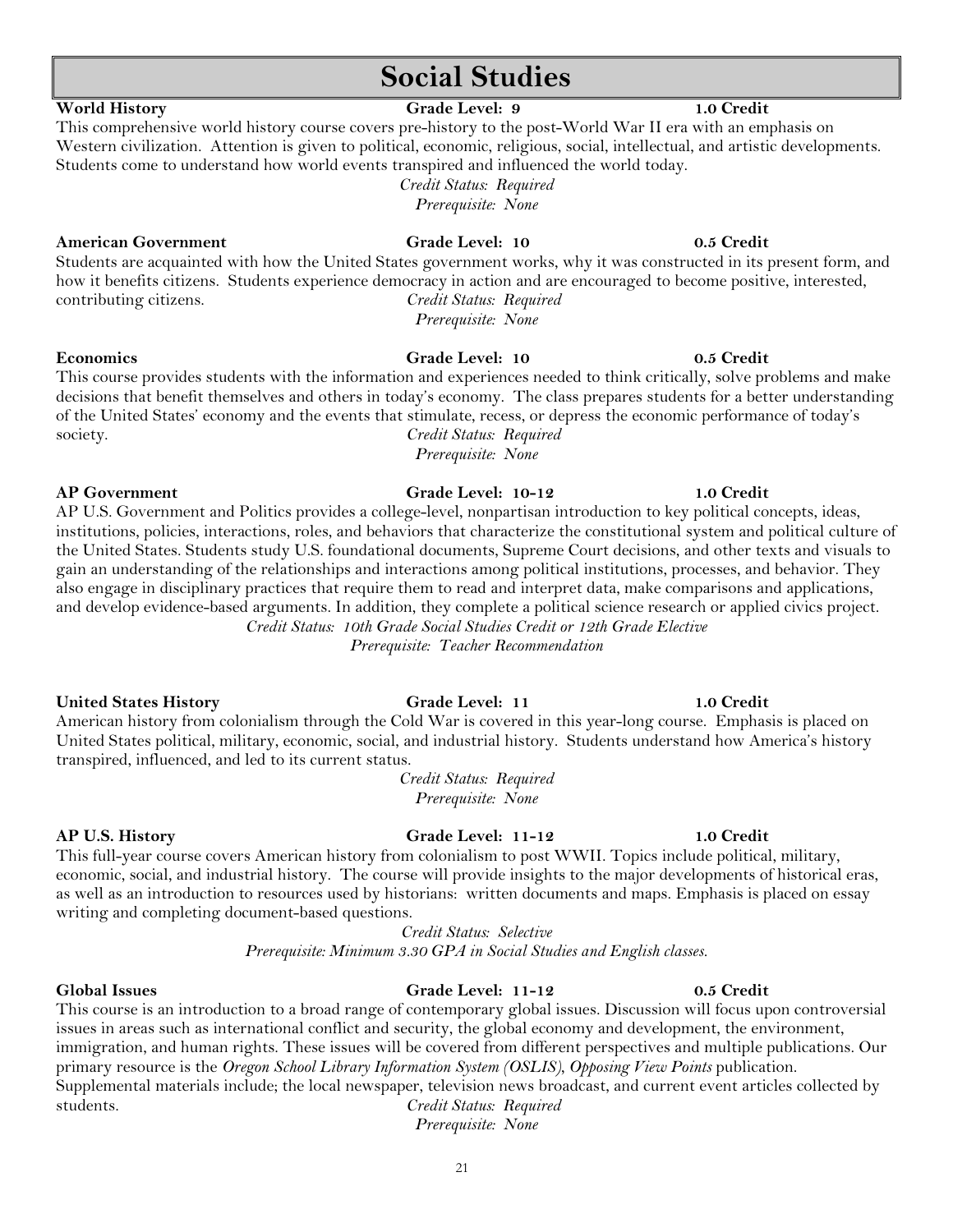### **Senior Seminar Grade Level: 11-12 0.5 Credit**

This course is designed to help students understand the impact of individual choices on occupational goals and future earnings potential. Real world topics covered will include career choices, resume writing, interview strategies, income, money management, spending and credit, as well as saving and investing. The *High School Financial Planning Program* text will guide our class progression.

> *Credit Status: Required Prerequisite: None*

## **Electives**

### **Faith in Action (Spirituality Team) Grade Level: 12 0.5 Credit**

This course is designed to allow members of the Spirituality Team to take an active role in Campus Ministry. Students taking the Faith in Action course will be charged with the duty of planning and implementing all class retreats, the Junior Encounter, prayer services, service opportunities, and assisting in liturgy preparation. Students will be assessed on attendance, participation in class, prayer service development, class assignments, and leadership..

*Credit Status: Elective*

*Prerequisite: Application and teacher approval*

### **Intro to Engineering Grade Level: 9-12 1.0 Credit**

Introduces the engineering profession and engineering problem-solving. Compare the job of scientist, engineer and technician. Describe the different educational degree levels required for engineering and engineering technology programs. Discuss the traditional engineering disciplines and what each of the main engineering branches does. Describe engineering job functions and the ethics and canons of the engineering profession. Solve fundamental engineering problems, using accepted methods of solutions. Solve engineering calculations using hand-held calculators. Explain fundamental engineering dimensions and units. Plot graphical representations for various engineering equations. Describe the regulations pertaining to professional registration as an engineer in the State of Oregon.

> *College credit available. Credit Status: Elective Prerequisite: None*

**Leadership Grade Level: 9-12 0.5 Credit** This class is designed to develop individual leadership skills through various hands on experiences and studies. Students will learn the value of team work, service to others, styles of leadership and what their leadership strengths are. They will be given opportunities to develop their leadership skills in and outside of class. Students will develop a Leadership Powerbook to use as a resource for future leadership use. Daily participation is essential to student success.

*Credit Status: Elective Prerequisite: None*

### **Marketing I Grade Level: 9-12 0.5 Credit**

An introductory marketing/business course designed to expose students to the foundations and functions of marketing. The curriculum aligns with the National Marketing Education Standards and the Oregon Career-related Learning Standards. Topics include: general business, management, entrepreneurship, ethics, communication, economics, professional development, marketing information management, selling, financing, pricing, promotion, distribution, product/service management. DECA Association participation is not mandatory, but it is an important element of the class curriculum.

*Credit Status: Elective Prerequisite: None*

### 22